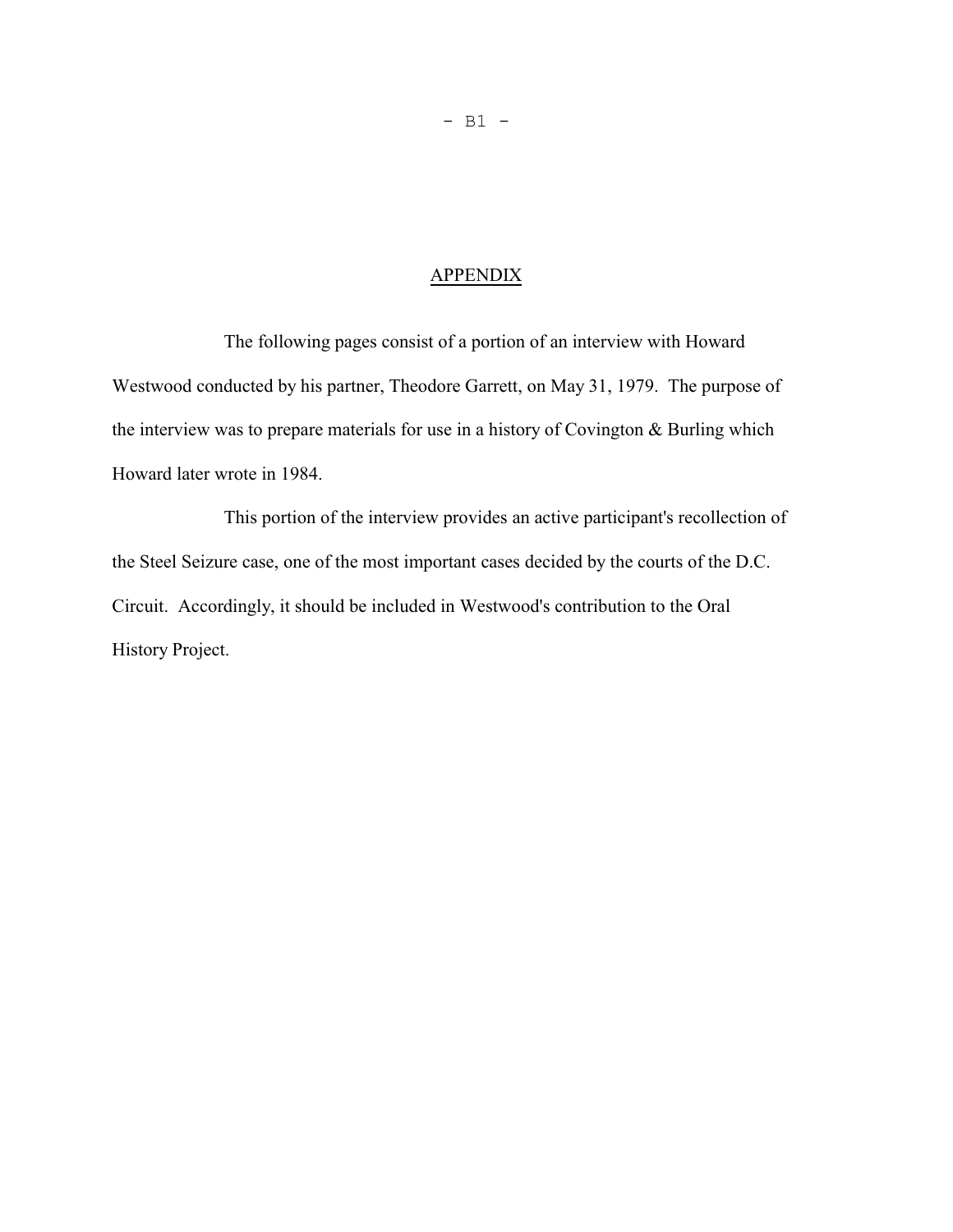## The Steel Seizure Case<sup>\*</sup>

During the Korean **War** (this was in 1952) there had been a significant **amount** of iaflation which created wage demands by labor unions and there was a particularly dramatic situation in the steel industry. The steel industry's contracts **with** the **labor** unions came to **an** end at the end of **1951.**  Negotiations for new contracts had begun quite late in **1951,**  maybe not until around the **1st** of December, they went on beyond the termination date, **and** ultimately there was **a** wage stabilization board recommendation as to how the dispute ought to be resolved. This wage stabilization board had been created **as** a part of the governmental activity in the field designed to help curb the inflationary trends. Its recommendation was made on the **20th** of March of **1952** but the steel companies rejected it. Apparently, labor was willing to go along on it. Early in April, I think the date was April 3rd, after the rejection by the steel companies, the steel union announced that there would be a strike to begin at **12:Ol a.m.** on April **9.**  I have forgotten what day of the week April 9 was.

The Taft-Hartley Act, of course, had been adopted sometime before. It gave the President the power to declare an emergency if there were a threatened strike, and then for **<sup>a</sup>** so-called cooling off period there was to be no strike. The

 $-$  B<sub>2</sub>  $-$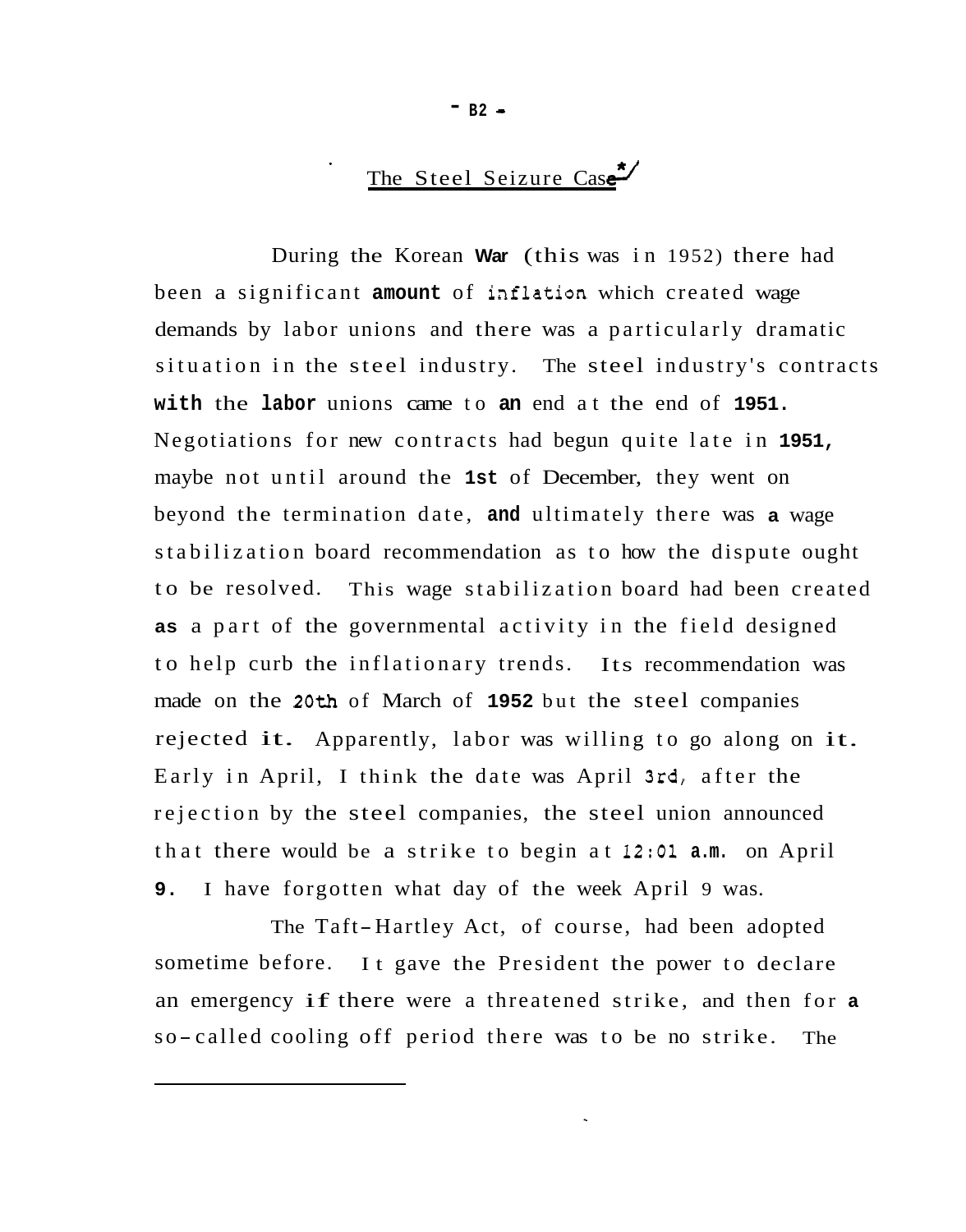government could enforce the no-strike provision during that period by bringing suit against the labor unions to enjoin a strike. During that cooling off period the idea was that the President would designate a fact-finding commission, etc. It woule make a report before **the** end of **the** cooling **off** period. It was the theory that public opinion then would require the parties to the dispute to abide by the report or if it were a situation which involved a great national emergency, then presumably Congress would have an opportunity to step in and legislate.

The Taft-Hartley Act had created a great deal of opposition on the part of the unions. Anything that curbed their right to strike was, of course, regarded by the unions as very bad. President Truman was very much opposed to the Taft-Hartley Act. It was fairly evident from the beginning of the steel dispute that he was not going to resort to the procedures set up under the Taft-Hartley Act. **So** here was a threatened strike, one that was very critical to the economy and to the nation **and** theoretically, at least, or at least allegedly, would have an impact on our national military posture in connection with the Korean War. The steel com panies, probably thinking that because of the impact on our military strength of a strike, felt that their bargaining position would be strengthened if there were a threatened strike, that that would result in public opinion being marshalled against the position of the **labor** unions. Obviously, from **the**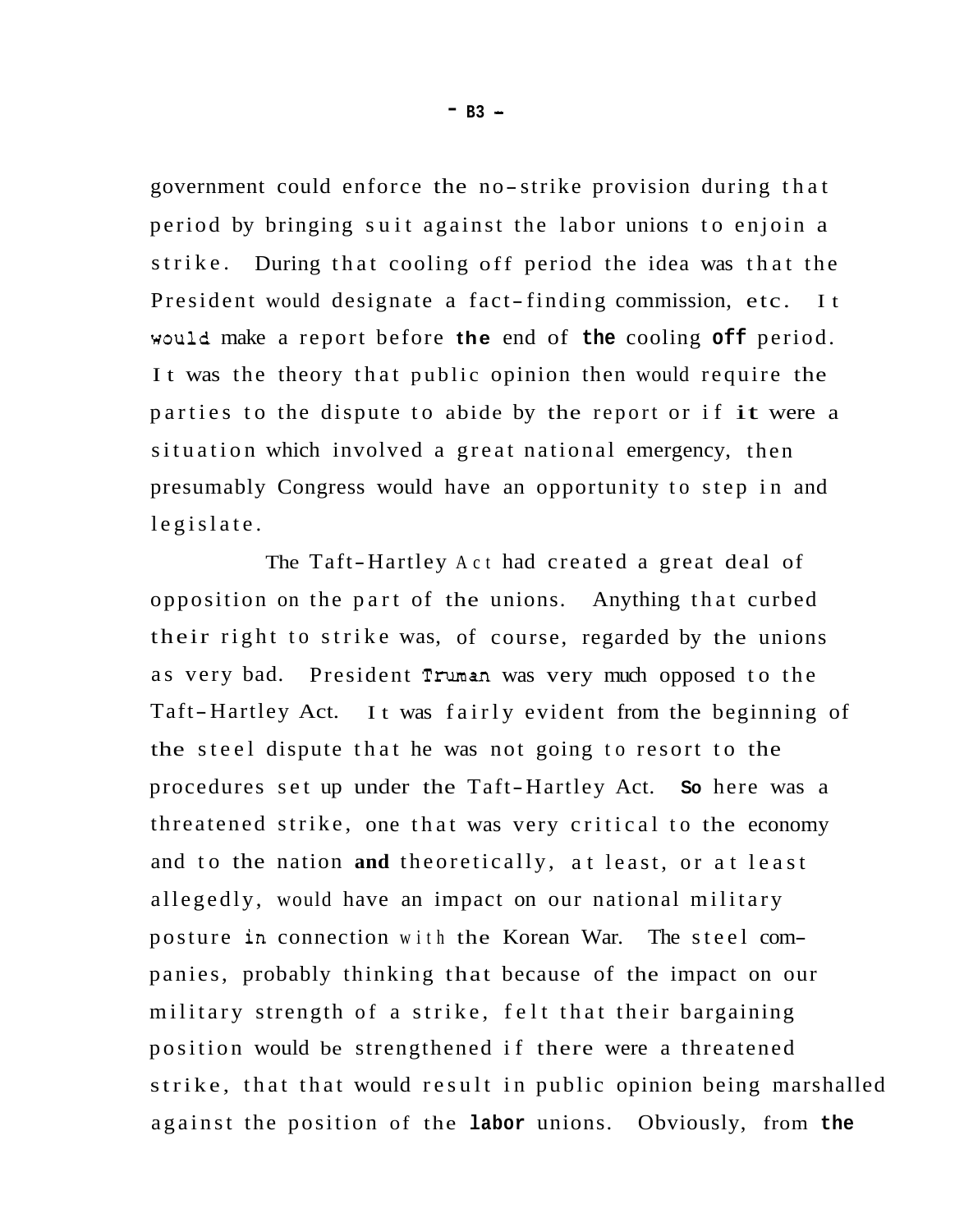very beginning **and** then all **through** the **litigation**, the thing that was uppermost in the minds of the steel companies, and no **doubt** in *the* minds of the labor unions, was sheer tactics io their wage dispute -- what would most conduce to strengthening **the** position of one side **or** the other in the eyes of the general public.

When **the** strike was called, **the** steel companies decided that they would seek somehow **or** another to protect themselves by litigation. There had been a feeling all along, **and** some indication all along, that the President would actually **seize** the steel companies, take them over in the event there were a strike, and would not follow the Taft-Hartley Act. He would just resort to some kind of alleged inherent power on the part of the President *as* Commander-in-Chief of the Armed Forces to take over an industry and then forbid a strike if our national defense posture were seriously threatened. It was also reasonably clear that if the President seized the steel companies, the labor unions would not strike - not necessarily that they agreed that the President had the power to take over, but rather because they felt reasonably sure that, if the President did take over the steel companies, he or his agents then would make a wage deal with the steel unions *that* would be rather to their liking. That then would improve their bargaining position in the future because whatever the President had done would be a floor **from** which they **could**  further bargain with the steel companies. The threat that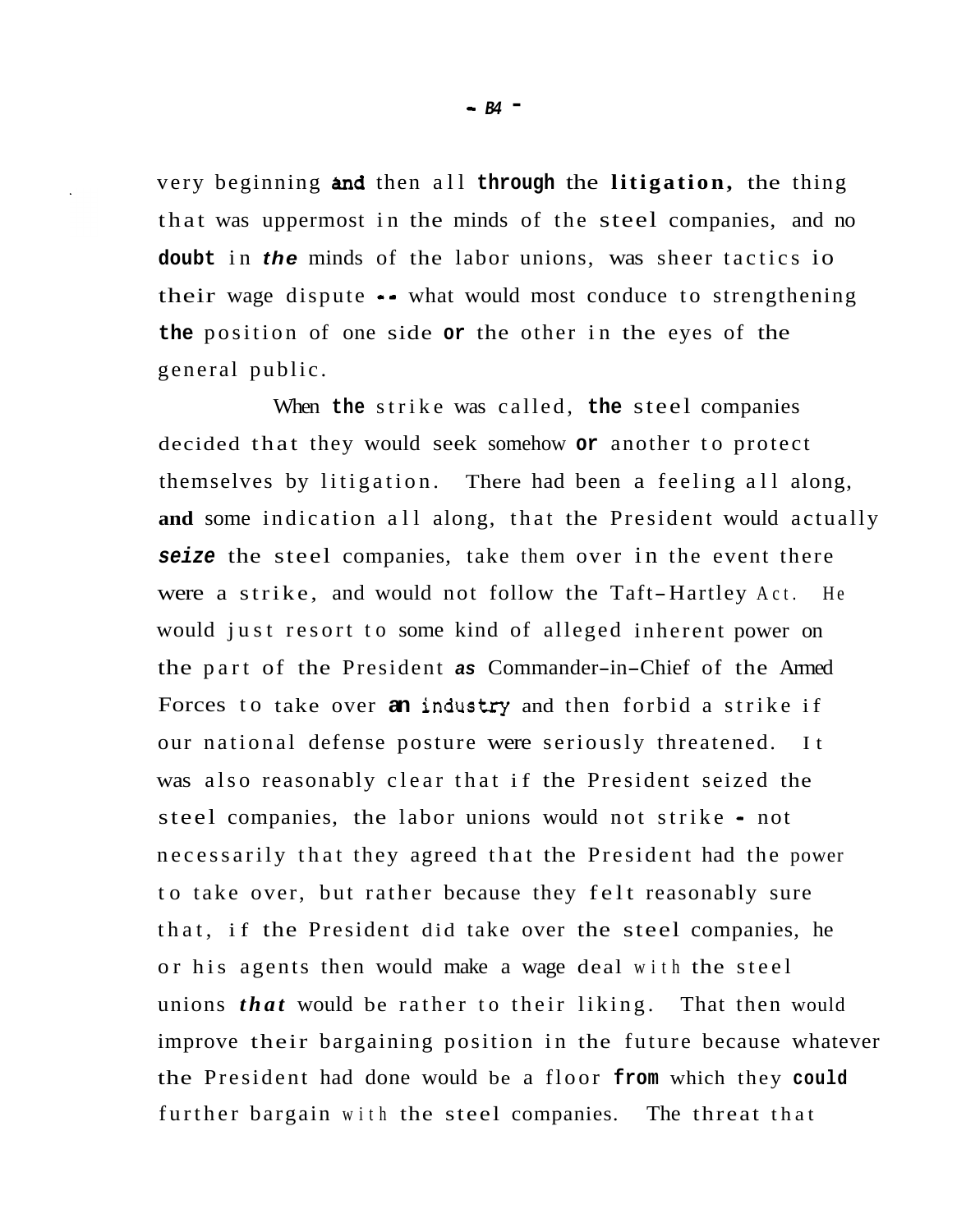that **sort** of **thing** might occur was, of course, .from **the** steel companies' standpoint, very serious because it meant **that**  their bargaining position **for** the future would be correspondingly weakened if the President took over and raised wages. **So** the steel companies had their lawyers begin getting ready for litigation.

We were not in on the matter. We were not the lawyers **for** any of the steel companies and we had heard nothing about this whole controversy except that any member of the public reading the newspapers would know something about it.

Davis Polk represented **U.S.** Steel. **U.S.** Steel, of course, was the lead steel company. Our firm had had very happy relationships with Davis Polk for **many,** many years. This was the result to a considerable extent of Judge Covington. We would use Davis Polk in New York, and Davis Polk would use us in Washington. In those days New York firms didn't have branches **down** here by and large. For Davis **Polk** to conduct a litigation in **the** District of Columbia, they **had** *to* have **local**  counsel They came to us without any real advance warning. Obviously it was their thought that we would be local counsel, and that they would be doing all the briefing and arguing and all the work. I am not sure whom they originally approached. I think maybe the top management in **U.S.** Steel may have called Tommy Austern. What they had in mind was getting Mr. O'Brian on the papers as local counsel. Mr.  $O<sup>t</sup>$  Brian<sup>t</sup>s reputation was, of course, glittering. He **was** unquestionably the dean of *the* 

 $-$  B<sub>5</sub>  $-$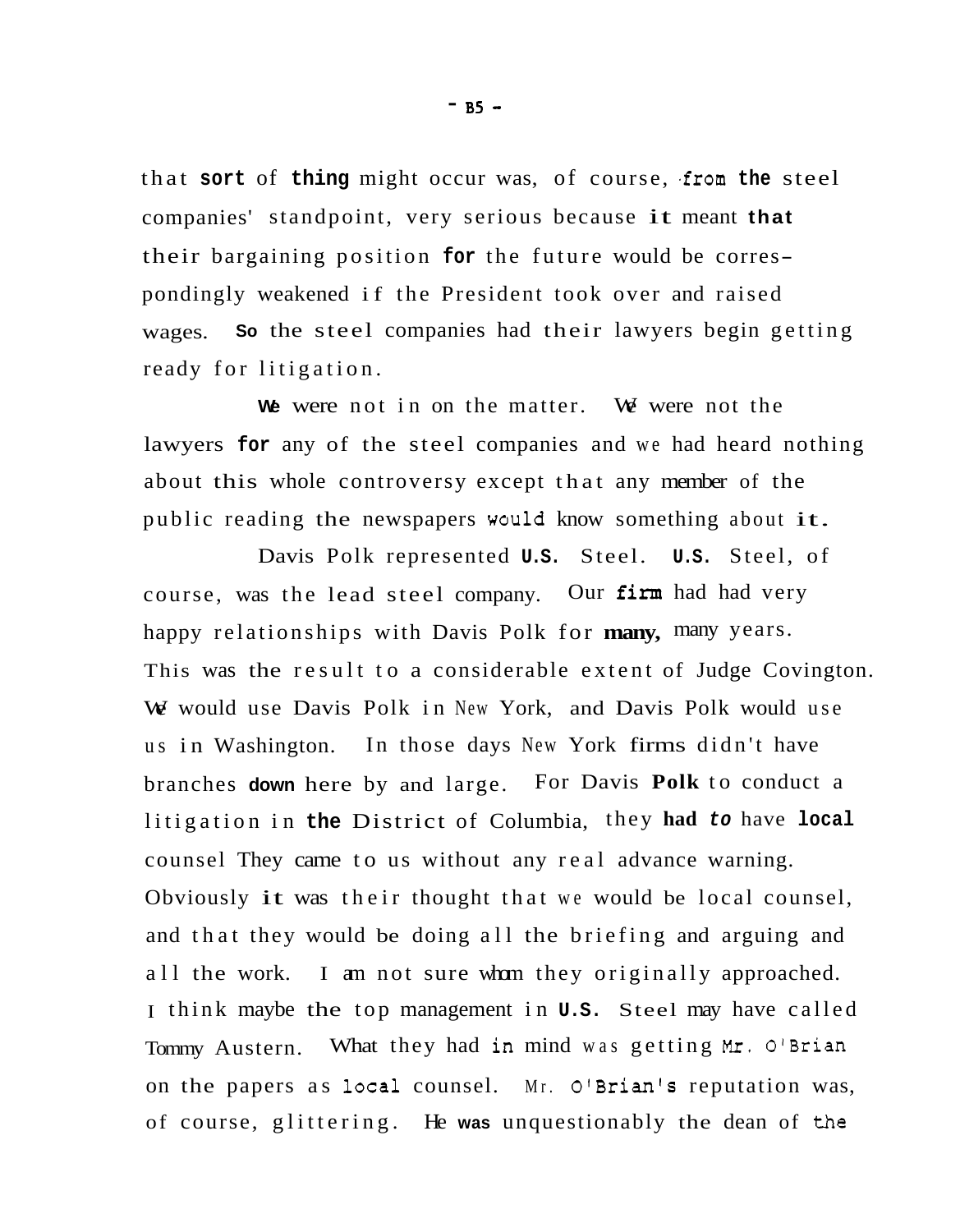American Bar, and to have him on the papers as local counsel would be **very** good. I **think** they called **Austsrn** to see if *Mr.* O'Brian might be available and Austern indicated that he probably would be.

The end of it was that a meeting was set up for, I think, the **8th** of April, the day before the strike was actually to begin. That's my best recollection, although it is possible it was a little earlier than that. *Mr.* O'Brian, of course, would need some help, and I was asked to help him. Mr. O'Brian and I met **with** the Davis **Polk** lawyers on that first day. I **am**  pretty sure that I had already decided that it **would** be necessary to have a lot of help and I had Paul Warnke and Stan Temko and another one of our then associates, a chap named Chuck Barber, sit in on the meeting.

**We** never did in our firm take to the idea of being local counsel in a matter and although it was reasonably apparent **that** the Davis Polk people thought we would just be putting our names on papers, we made it clear to them that, if we were going to be on the case, we were really going to **be** in it. That didn't mean that we would supersede Davis Polk but we were going to be actively involved in working out the strategy, the theory of the case, the papers, and **so** forth. I must say that the Davis Polk people were very good **about** it. There was no effort to put us on the shelf and keep **us** in a subordinate position at **all.** 

- **B6** -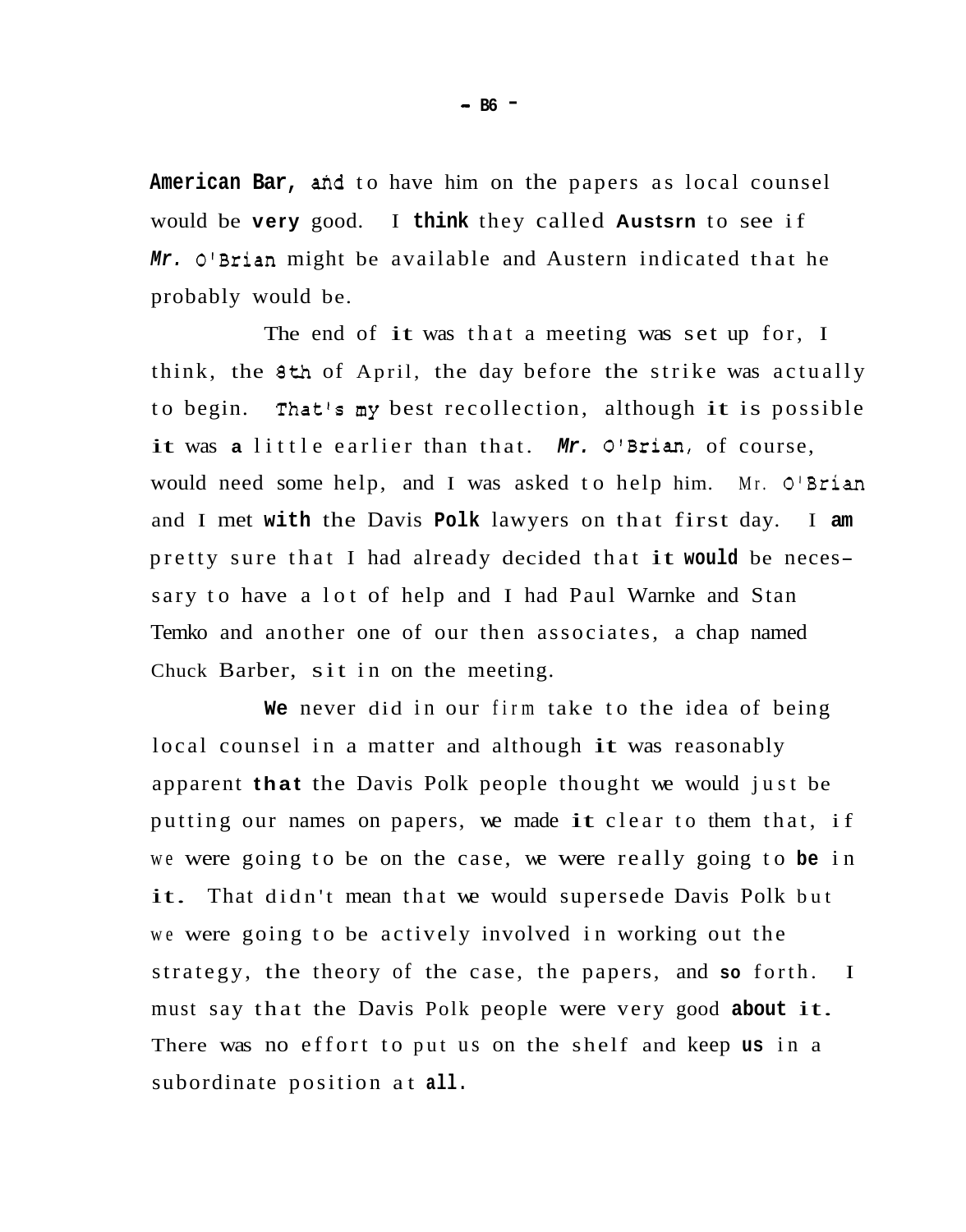What we did at that first meeting **was** to recognize that a hell of a lot of work had to be done in **a very** great **hurry,** because with the strike about to occur the President's seizure was imminent. So it was quite apparent that litigation would be essential. And of course there was a seizure by the President. **As soon** as he entered his executive order taking over the steel plants, the **labor** unions let it be known that they wouldn't strike.

In his order taking over the plants, the President designated his Secretary of Commerce, *Mr.* Sawyer, **as the**  person who would be running the show. The take over was to all intents and purposes nominal. The management of the steel companies was not superseded. In fact, the take over merely amounted to **an** order **saying** that they were taken **over** by *the*  United States but provided that all of the people **in the** steel companies' staff, management and labor, would stay on the **job**  subject to such orders as Mr. Sawyer, on behalf of the President, might issue. At the beginning, there was no order at all affecting wages **and** hours. **As** a matter of fact, there were statements by Sawyer that indicated that he had no immediate intention of affecting wages and hours, and it was the idea that there would continue to be negotiations between management and union on the wage/hour issues with Sawyer sitting on the sidelines hoping that somehow everything would work out.

However, the taking over by the President made it unrealistic to expect that there would be any voluntary agreement.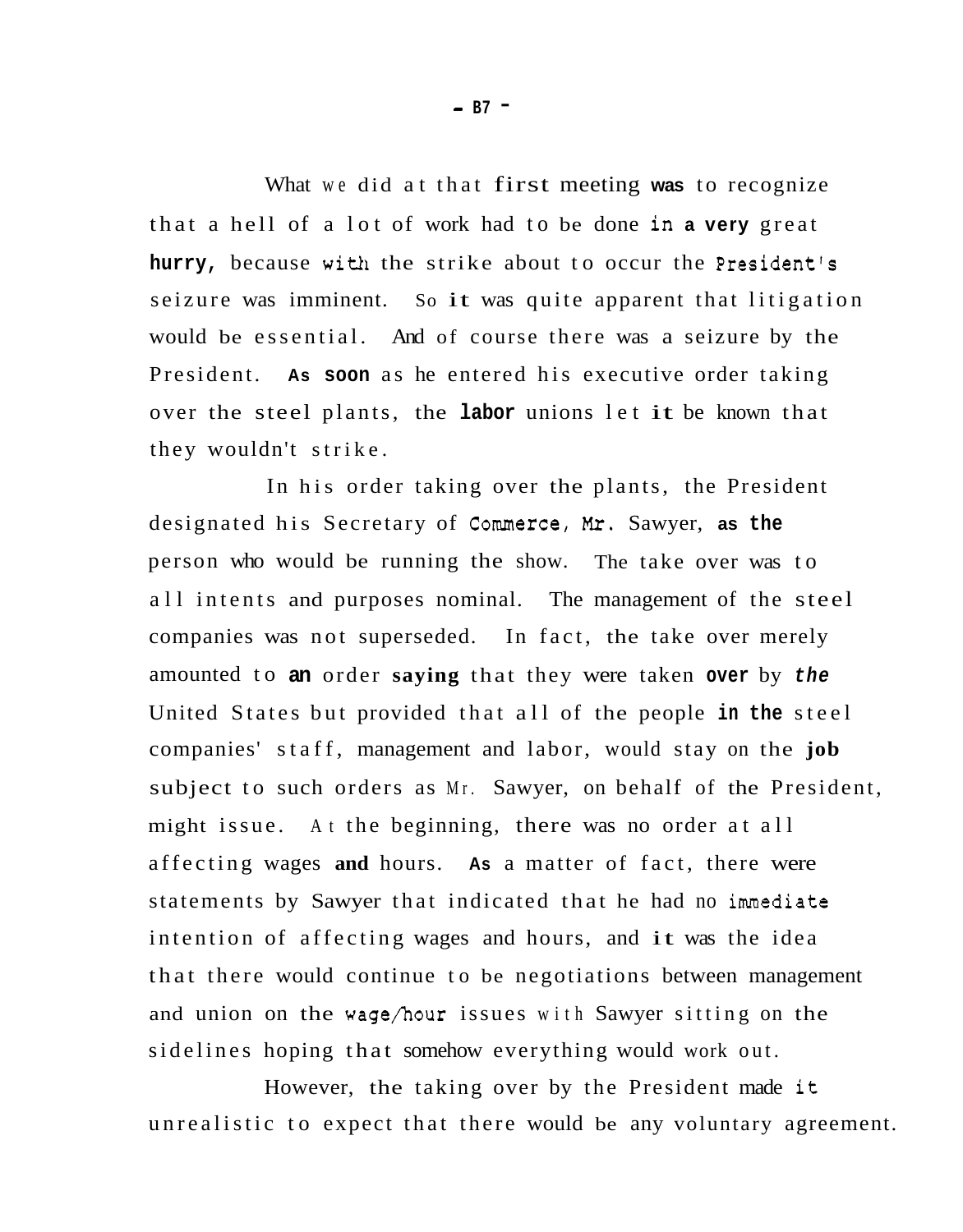On the one hand; the labor unions wanted to get the benefit of Sawyer's intervention and to force his hand so that he would have to take **some** wage and hour action which would be to their benefit. **So** the labor unions did cot want to enter into **an**  agreement. On the other hand, **the** steel companies weren't about to enter into an agreement with the compulsion of the President of the United States. **So** the steel companies from the beginning figured that what they really faced was not only a take over  $\bullet\bullet$  which didn't do anyone any particular damage  $\bullet\bullet$ but in **the** very near future a very damaging action by Sawyer, that is increasing the wages and in effect acceding to various of the Union demands.

It was obvious that I would have to take the lead in the work that we did at Covington & Burling. Mr. O'Brian was well along in years and couldn't be expected to devote the time and energy to the basic work of research and drafting of the papers and **so** on. What I did was to divide the work that would have to be done among the three guys I mentioned. Warnke was to proceed with the necessary research and brainwork and legwork and muscle work on the procedural aspects of the problem; **Temko** was assigned the substantive aspects; and Chuck Barber was given quite a number of missions having to do with liaison with the Davis Polk lawyers **and so forth.** 

We didn't start our work from a clean slate by any means because the Davis Polk people had done some very excellent research work and had some drafts of papers. But an awful lot of further work had to be done very, very **promptly.**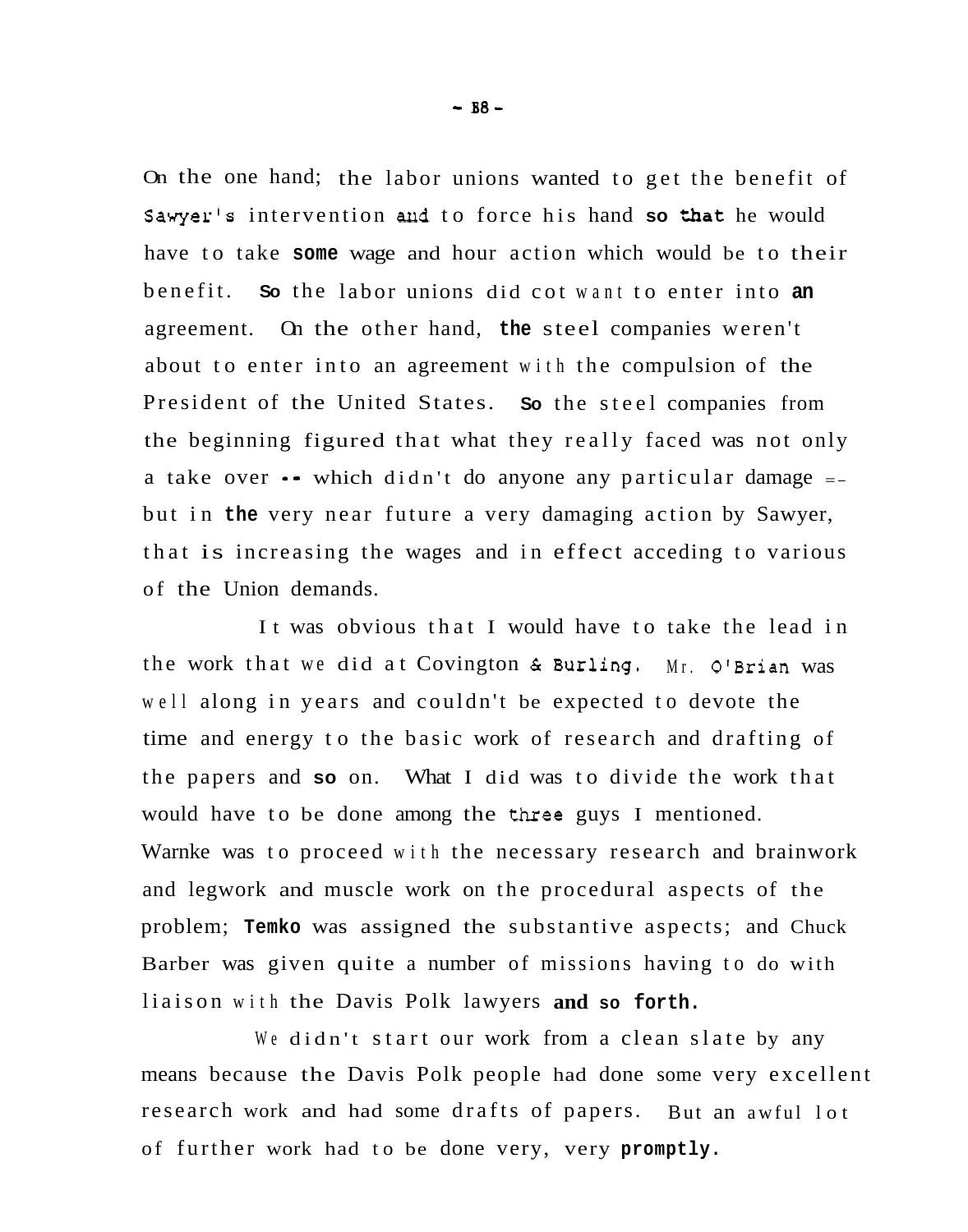In **the** meantime, other of the steel companies had been busy **and** as soon as the seizure occurred **a** couple of them went into action - but not **U.S.** Steel. We didn't have our papers ready **and** we didn't want to be out in front. Moreover we wanted to try to be sure of how the case ought to be presented before we filed anything. But a couple of the companies very immediately went at night to Judge Bastian of the District Court to seek a restraining order against the seizure. One was Youngstown, represented by John Wilson of our Bar here. The other was Republic, represented by Bruce Bromley of the New York Bar. They went to Judge Bastian, but he refused to act that night. They were told to go to Judge Holtzoff the next day = Holtzoff was sitting in Motions Court.

They did go to Holtzoff and sought a temporary restraining order. After quite a lot of argument, Holtzoff denied the temporary restraining order. He didn't write a memorandum opinion or make any findings in his order of denial but there was significant colloquy in the argument before him. What he said was, "Look here, the mere seizure of the plants is not immediately injurious because nothing is happening. You are operating just the way you always have  $\cdot \cdot$  the same wages, hours and everything else  $\bullet\bullet$  and I don't see that there is any occasion for a temporary restraining order unless **some**  kind of injury is threatened, **so** no temporary restraining order. **If** 

- **B9** -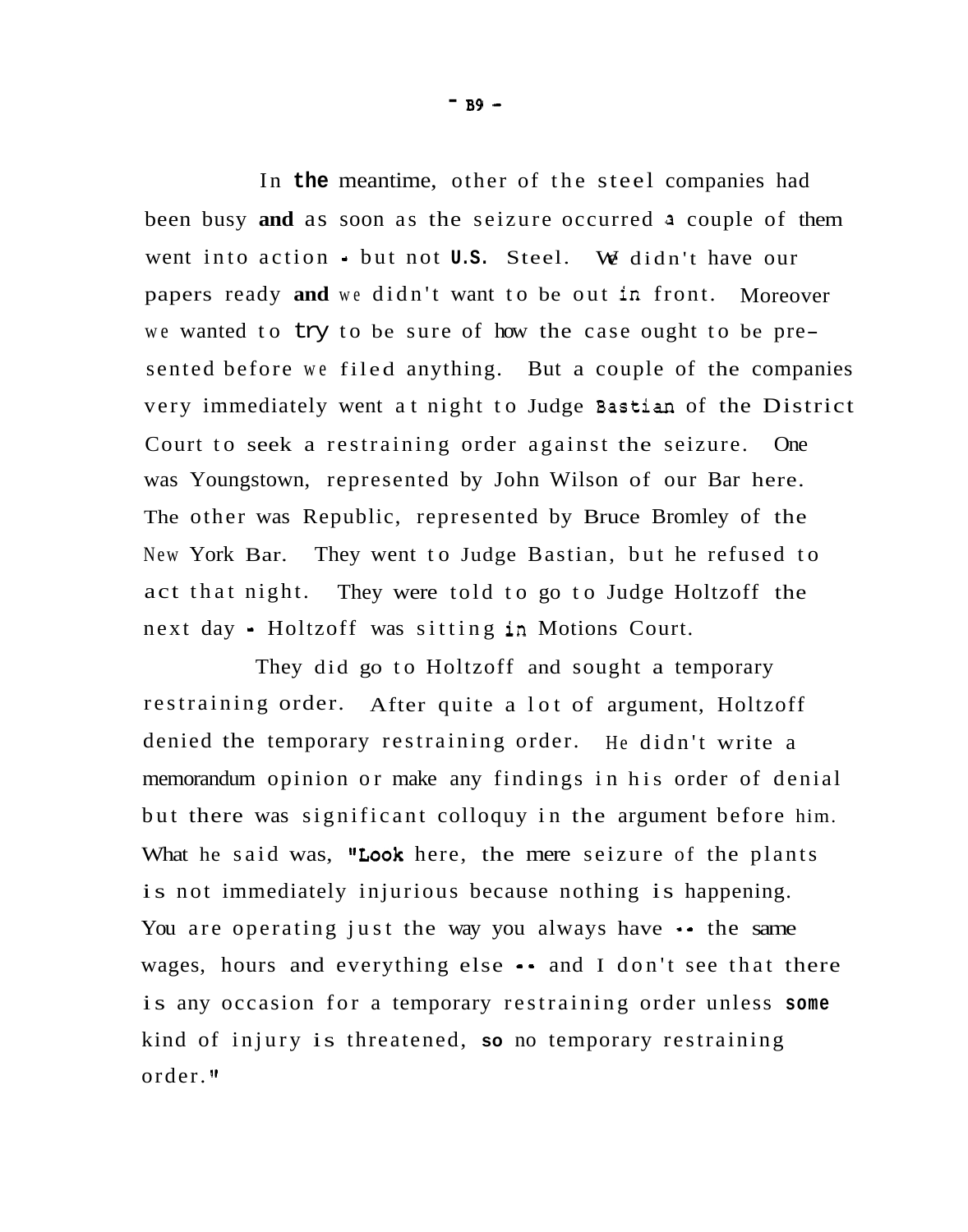Nonetheless, of course, bills of complaint were filed seeking preliminary injunctions and we had **our** complaint ready to file fairly soon after Holtzoff's order. I have forgotten now how many complaints were filed, but every steel company was involved. It was **an** enormous bundle of papers that began to be filed in the District Court. The case got assigned *to* Judge Pine. **You** might remember that in my talking about the old PWA cases I referred both to Holtzoff, who was then in the Department of Justice, and to Pine, who was **then**  in the Office of United States Attorney. That is not significant to the Steel Case; it is just interesting that I had had rather intimate contacts with both those gentlemen early on.

,

The case was assigned to Judge Pine. There **was**  still real uncertainty about how to present the matter **with**  any hope of getting immediate injunctive relief as long **as**  Sawyer was not taking any action. **As** I have said, Sawyer **was**  saying things that indicated that he didn't contemplate taking any action, that he was going to rely on a continuation of the bargaining between management and labor. And we here in the **shop** were very worried that in that posture there was not a prayer of getting **a** preliminary injunction.

I must say that at that point nobody among the steel companies' lawyers had any remote idea that anything would **be**  faced up to by Pine except the matter of preliminary **injunc**tion. Nobody had any idea that there would be **any** final action in the District Court **either** at that stage or in **the**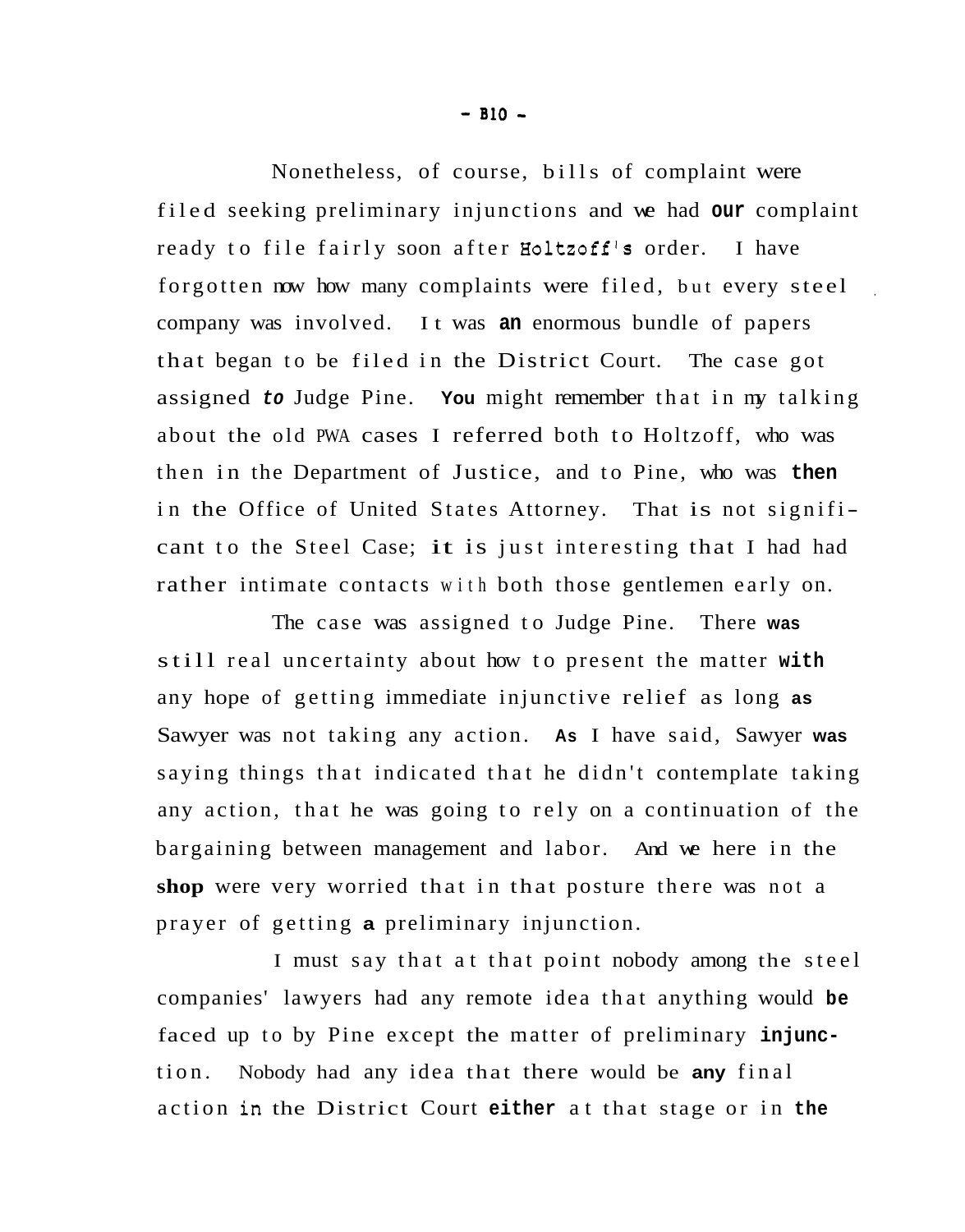near future. The whole question was -- are we going to get a preliminary injunction **or** not? We wanted a preliminary injunction pending a trial on the merits, in order to protect ourselves. **We** figured that a trial on the merits, while it would be expedited, certainly would not occur **for** a number of weeks.

But the government committed a tactical blunder. They could have waited for a substantial period under the rules before filing any responsive pleading. almost immediately filed a motion to dismiss. **So** whereas we and the other steel companies were assuming that the only real issue would be that **of** a preliminary injunction, the filing of this motion to dismiss at least set the stage -- although we couldn't believe that this would really happen == for ruling on the motion to dismiss and in effect finally deciding the case. Well, I think it was on Sunday, which would be about April 20, Sawyer finally began making statements that indicated that he was going to make a change **of** some kind in wages. At that point, the matter of an injunction became of critical importance and we figured, as did the other lawyers, that the point made by **Holtzoff** could be got around because now there was threatened (on the basis of Sawyer's statement) an immediate injury, that is an increase in wages **and** otherwise taking action injurious to the management. well, argument was **set**  for Thursday, April **24th.**  Actually the argument ran both on Thursday, April **24th,** and Friday, April **25th.**  Instead they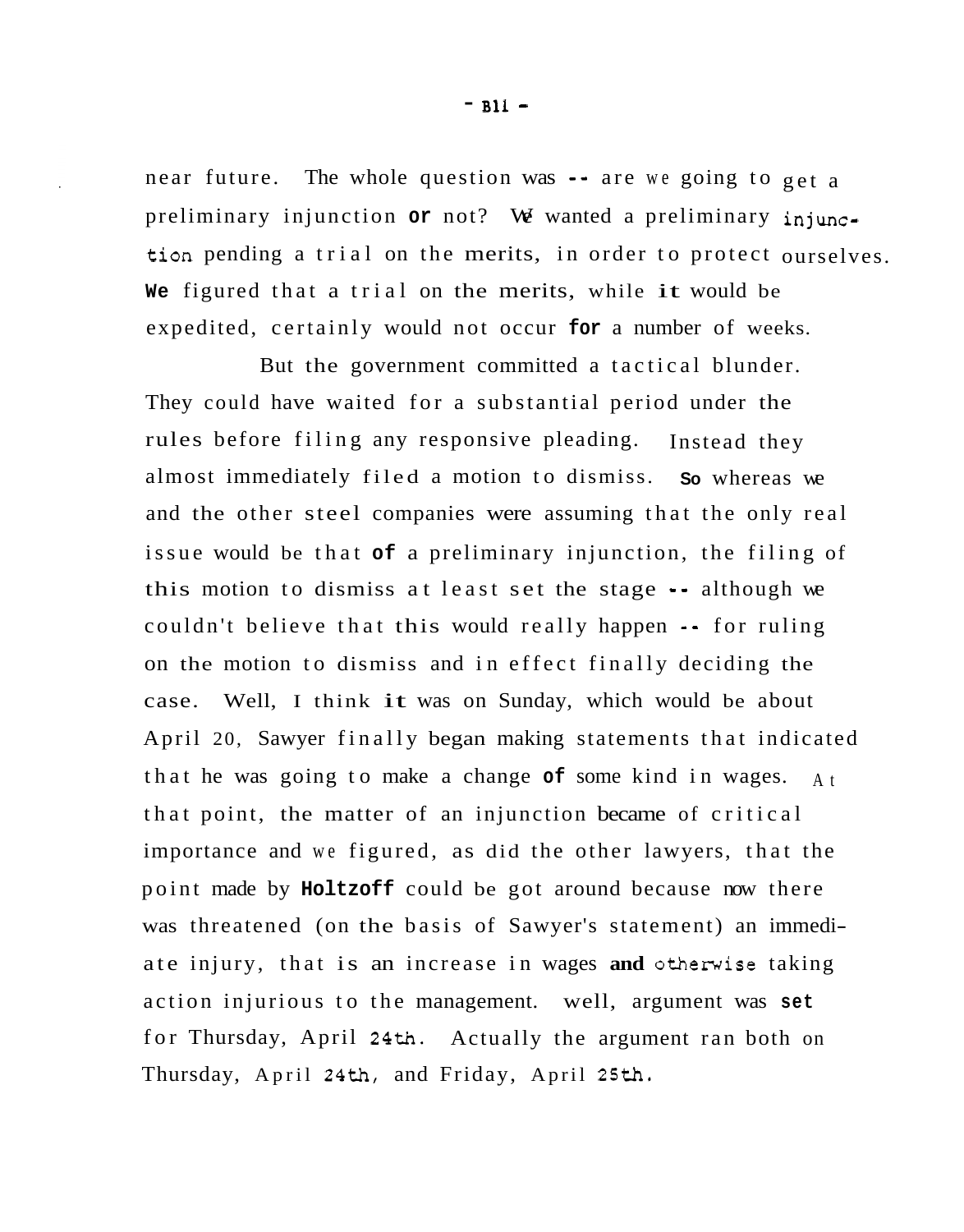I haven't double checked this, and **my memory is**  fuzzy, but I think that technically the only thing before Pine, even though **a** Motion **to** Dismiss had **been** filed, **the** only thing technically before him **wss** the Motion for Preliminary Injunction. The government, however, made a mistake; they filed a great long brief. They filed it several days before the argument. The Department of Justice lawyers <sup>-</sup> they were taking over the case; it wasn't left to *the* **local U.S.** attorney had dug out papers that had been used during World War **I1** in connection **with** the Montgomery Ward seizure, which was a very dramatic event and at that time there had been a lot of briefing of the power of the President to take over a plant. They had all that learning and all those papers in their files and I guess they couldn't resist the temptation to file a deathless document that would assert the unlimited inherent power of the Executive as the Commander-in-Chief to **do** whatever **he** wanted to **do. So** the paper they filed, although it was addressed to the preliminary injunction **issue** fairly thoroughly in one part, its burden was on the merits of the case, that is, is there or is there not inherent power in the Executive to take over?

Thus we had the benefit of the government having filed their brief and we got busy. Of course we had been working like **hell** on this thing all along. We got busy **with**  their brief in hand **and** were able to put our brief on **behalf**  of **U.S.** Steel in final shape **with the** benefit of the **government's**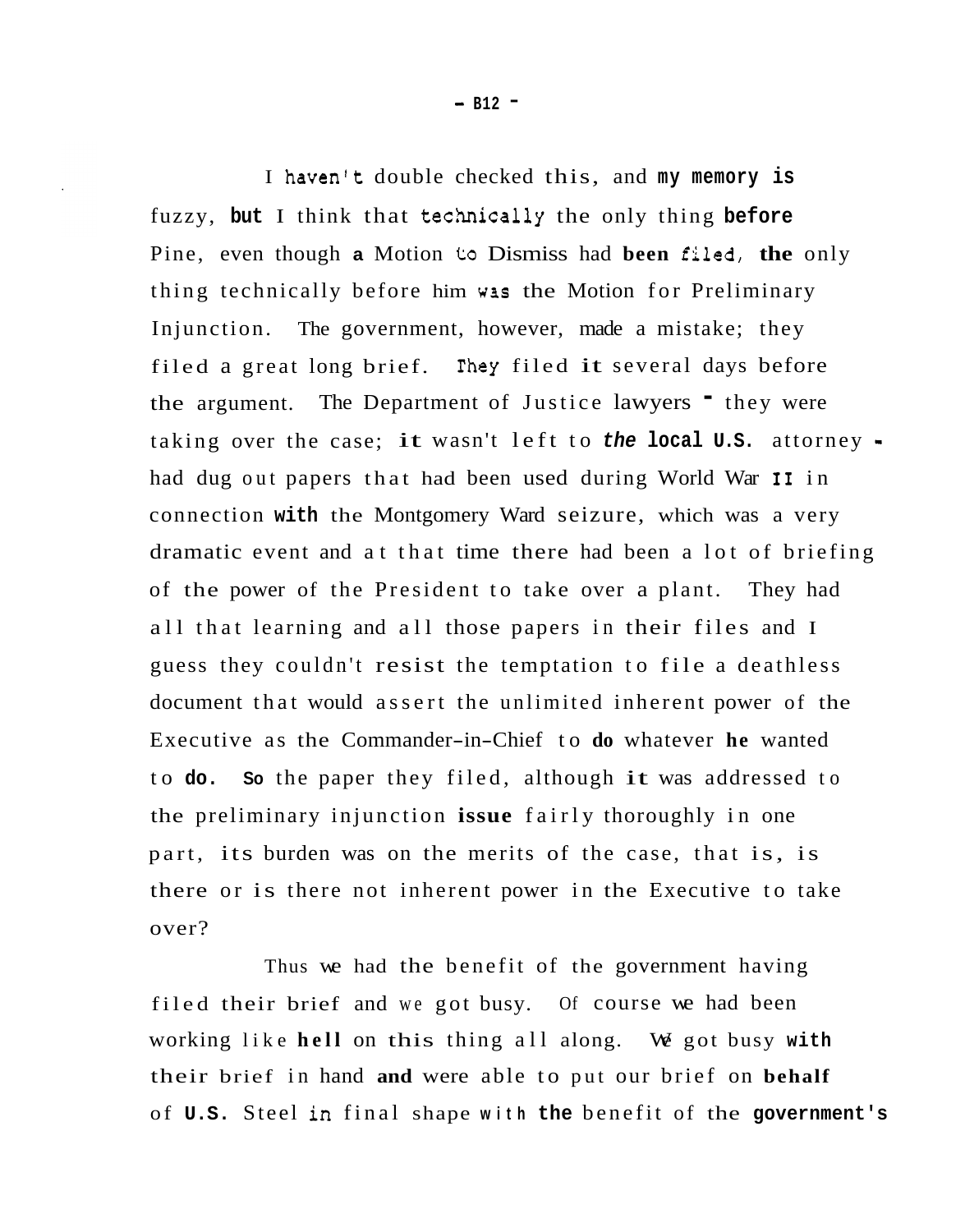document. **All** the steel companies filed briefs but ours was by all odds the **most** thorough, both on the preliminary injunction issue and on the nerits responsive to **the** government's argument. It was a pretty doggone good job for having to be prepared in **so** short a time. The credit for it **is** due very largely to the extraordinary ability of Stan Temko and Paul Warnke. They aren't entitled to all of the credit because, as I said, Davis Polk had done **some** excellent work. **We** worked closely with the Davis Polk people in putting this brief together, but it was a Temko-Warnke job in the main that produced our document. The other lawyers in the case from Bruce Bromley on down == Bruce Bromley was a **very** distin guished lawyer =- recognized the merit of our document and, in *the* argument that did occur before Pine, it was our document that was referred to not only **by** us but **by** other lawyers as **the** definitive statement of the position of the steel companies.

Before the argument we had a strategy session. We in Covington were not to participate in the argument for **U.S.**  Steel. the important Davis Polk partners and very much involved in the work on the case. We had a strategy session with the lawyers for all the steel companies. Somebody has to assume the chairmanship of such a meeting, and gradually I sort of assumed that position. I had very good relationships with John Wilson, who represented Youngstown and who is a very able lawyer and **was** highly regarded and respected by the other The person arguing would be Ted Kiendl, who was one of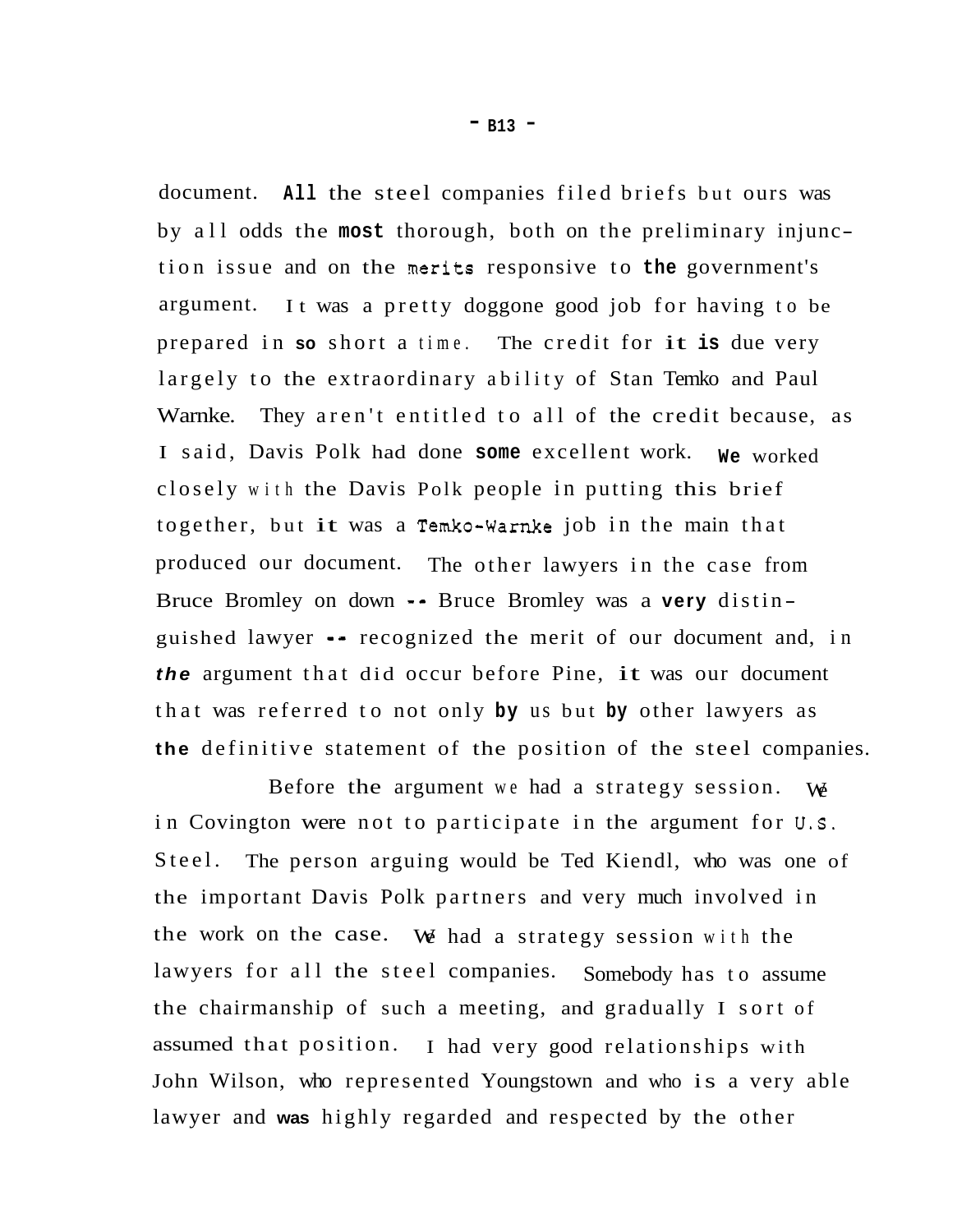lawyers. The lawyers **from New** York, Pittsburgh **and** elsewhere would sort of defer to **the** local lawyer **anyway. So,** it was kind of a natural thing that in sessions **among** the lawyers to discuss how things would **be** worked out, a local lawyer would become a de facto chairman of *the* meeting and I was it. I don't want to exaggerate that. That doesn't mean that I **was**  deciding things at all; it was simply to have things done in an orderly way.

It was decided that the lead-off argument would be **by** Ted Kiendl **for U.S.** Steel **and** then the other lawyers would **follow** along with Bruce **Bromley,** obviously, taking an important part, and John Wilson taking an important part. **John Wilson's**  important position in the matter was recognized because Wilson **and** Pine knew each other well. **Wilson** at one time had been in the **U.S.** Attorney's Office and we all knew that there **was** a high mutual regard between **those** two people.

I think every single one of the steel companies that had filed suit appeared at the argument before Pine. *Of*  course, there was a desire on the part of everybody to get into the act but Ted Kiendl it was agreed would lead-off.

Pine was a very diligent judge; and it was quite apparent, when the argument began, that he had read the papers that had been filed, despite their voluminous nature, and had read them rather carefully -- even including the **U.S.** Steel paper, which had been filed at the last minute.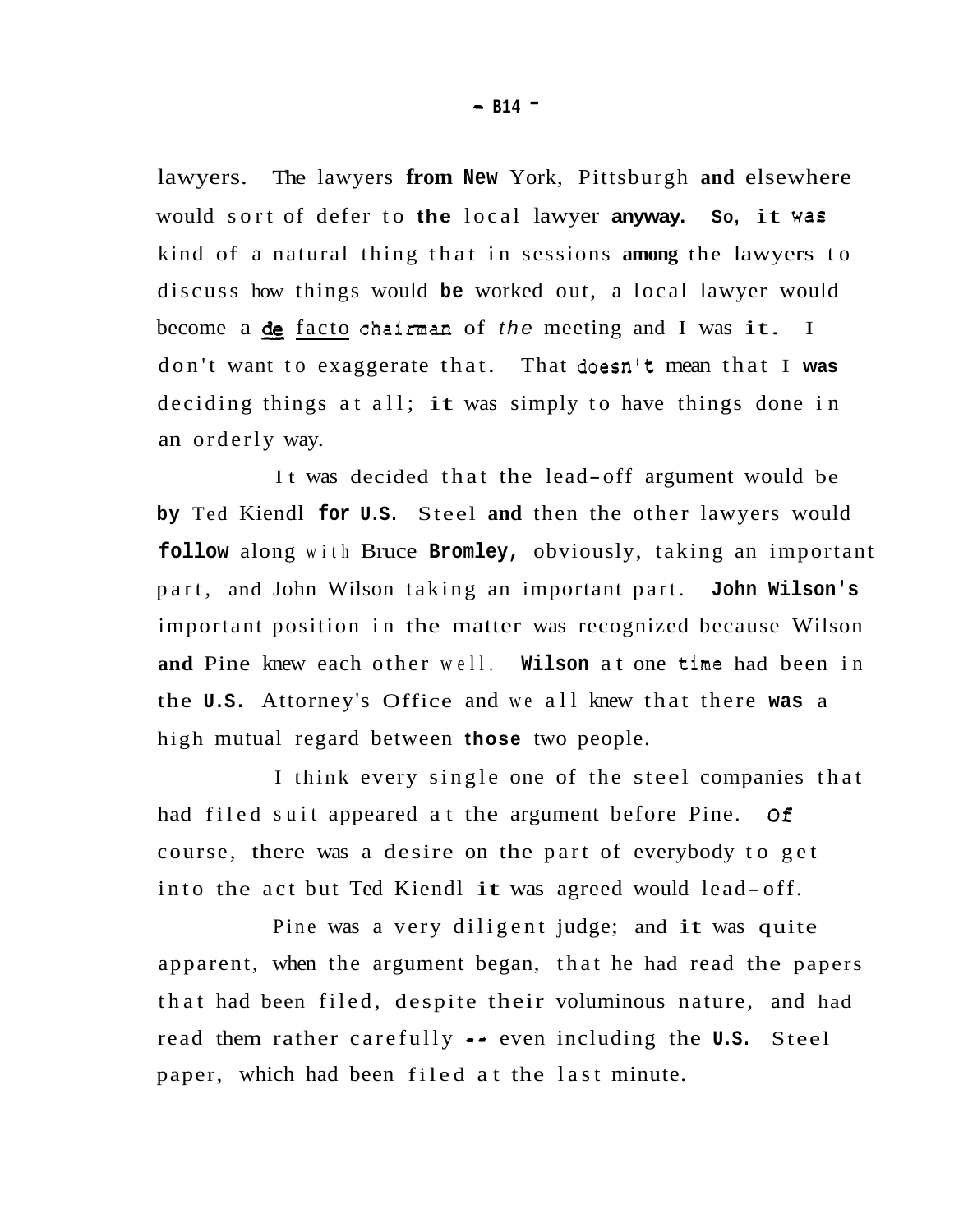One point in the strategy session ahead of time that had been agreed to **by** all the lawyers was that what we were really after was a preliminary injunction not enjoining the seizure but enjoining any alteration in labor conditions. Holtzoff's position had influenced us and in any event it seemed as a matter of solid legal analysis that, for the extraordinary remedy of a preliminary injunction, the best we could hope for would be a hold up on a change in labor conditions. We couldn't get a preliminary injunction against the seizure itself because that was the whole case. It never occurred to any of us at the strategy session **that** Judge Pine on such short notice would walk up to ruling on the Motion to Dismiss or in any event would entertain an argument in support of a preliminary injunction of **the** seizure itself. argument, when he took off, was couched in terms of seeking only an injunction against a change in labor conditions. Although our papers had sought a preliminary injunction against the seizure, Kiendl went **so** far, on being questioned by Pine, as **in** effect to amend our papers **so** that our prayer would be limited to a preliminary injunction only against a change in labor conditions. **So** Kiendl's

Almost immediately Judge Pine reacted very negatively to that position. He said, in effect, "Do I understand that you are not seeking a preliminary injunction against **the**  seizure, that you are perfectly content to let the government hold on to the steel companies because you **know** that there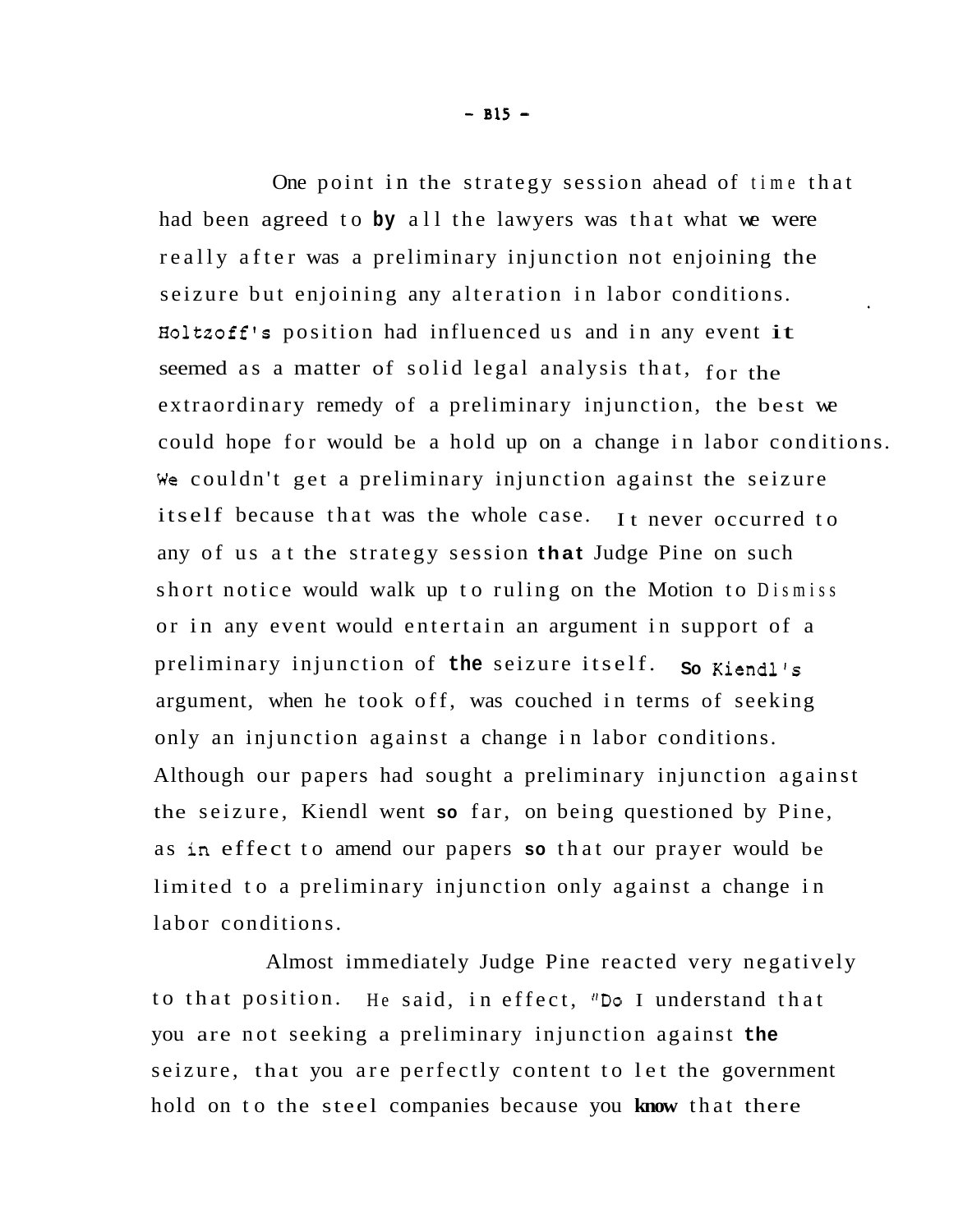**will** be no strike? The labor unions won't strike against the government. You want to get the benefit of the government's holding the steel companies because then you know that there **will** be no strike. **All** you want to do is to prevent **the**  government from giving **any** benefits to the **labor** unions by making a change in labor conditions. **Is** that what you are saying?" And Kiendl, of course, said, "Yes." Well, it was very apparent that Pine didn't like that one bit.

It was also apparent that Pine was not very happy about the argument of the government that there was **some** kind of inherent power in the Executive to seize property -- particu larly in view of the fact that in the Taft-Hartley Act Congress had sought to make provision for dealing with a labor dispute that involved a national emergency.

Even though early on, the judge during Kiendl's own argument had telegraphed the **fact** that he was disposed to walk right up to the basic merits of the case, he, Kiendl, **didn't**  retreat from his position. **He was** very firm. However, when Kiendl finished and the other lawyers began arguing  $\cdot$  and particularly this was true in the case of John Wilson -- they got the point. They really began leaping to the merits of the case and working hard on what they sensed to **be** Judge Pine's disposition not only to go to the merits but to go to the merits in a way **favorable** to the position of the steel **companies.**  That doesn't mean that they repudiated Kiendl's position **but**  none of them would take **the** position that they, were amending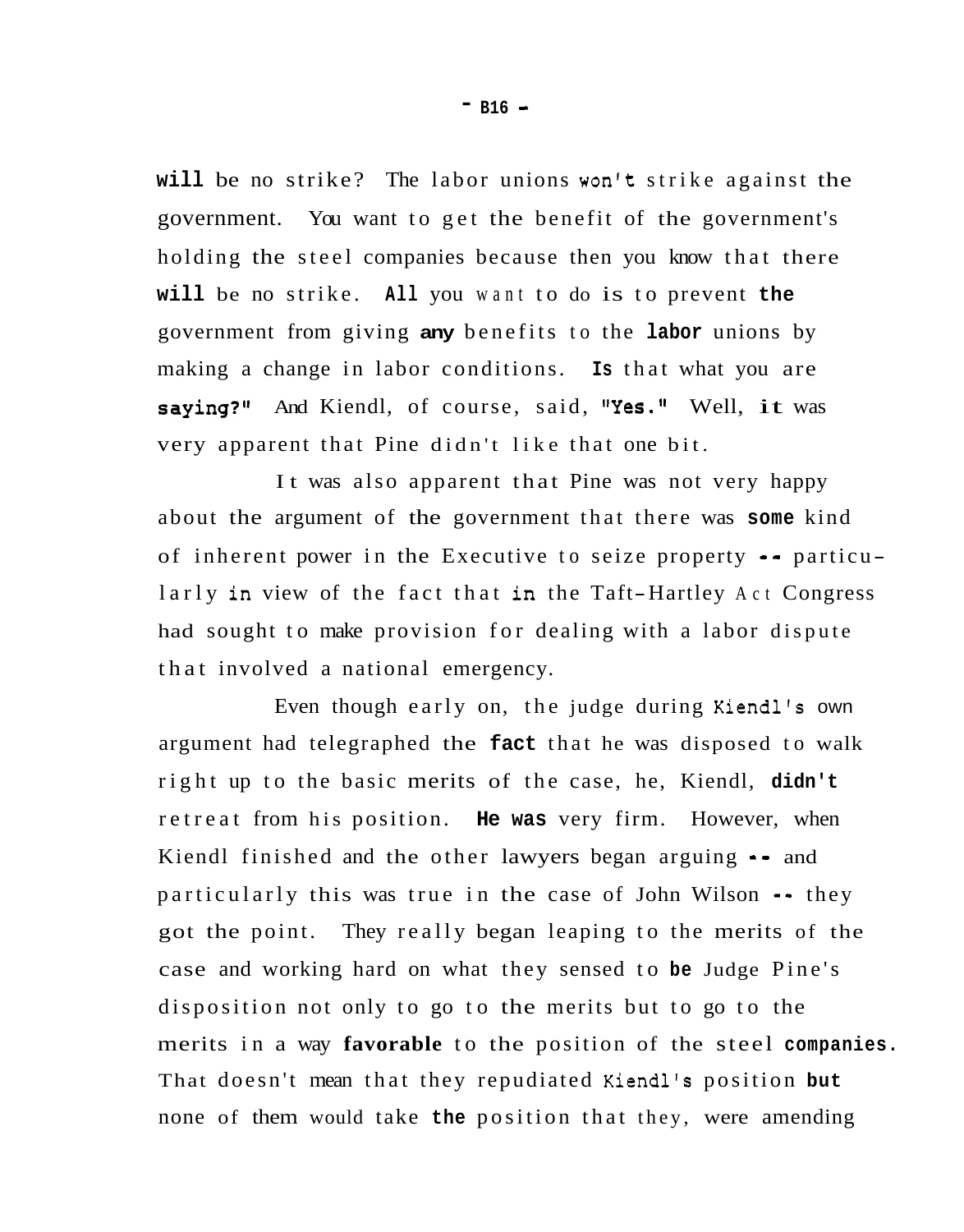their **papers so** as to pray only for the kind of injunction that Kiendl **prayed** for in his oral amendment.

It was particulariy clear during John Wilson's argument what the bent. of Pine's mind **was. Wilson** knew Pine like his own brother. I don't **mean** that Pine favored Wilson in any sense, but when Wilson was before him, there obviously **was** a rapprochement and an understanding on **both** sides of the **bar** as to what it was all about. **So** by the time the government's turn arrived it was pretty clear to everybody in the courtroom that Pine was disposed to go to the basic merits of the case and to rule on the motion to dismiss. The government then came along and walked right up to the merits. They were obviously very confident. I don't know why because everything that had happened up to **that** point did not such suggest that the government was going to win before Pine.

The argument was concluded on Friday **and** Pine took **the** matter under advisement. He indicated that he was going to decide very promptly but he didn't decide it **from** the bench. In the meantime, we were nervous as could be, of course, **as** to what Sawyer might do. We thought any minute **that** Sawyer would be hauling off with some kind of order changing **the** labor conditions. But he didn't. I don't **know**  exactly why he didn't. The book written **a** year or **so ago about** *the* **Steel** Case =- a superb book *-0* really **does** not explain why Sawyer didn't immediately take action. I can only **guess, that** Sawyer **was** never really happy **about this seizure.**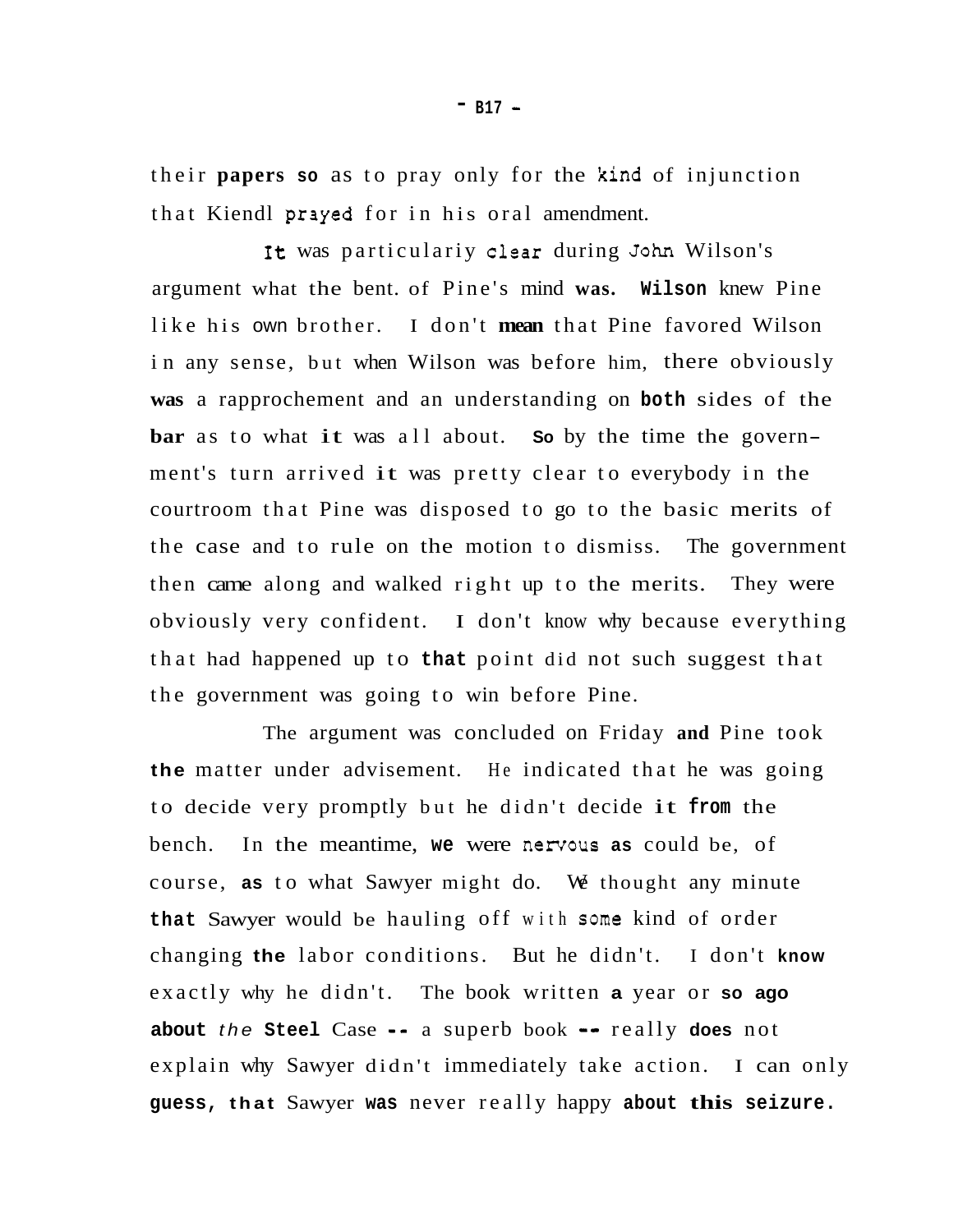I think he felt that it was not particularly good government **for** the President to be seizing **plants** without regard *to* **any**  statutory authority and in defiance of the procedure set up in **the** Taft-Hartley Act. I think he was dragging his feet and the White House was reluctant to give him peremptory orders. In any event, there was no change in the labor conditions over that weekend.

On Tuesday, Pine issued his decision. **A** memorandum opinion was passed out. We read it quickly. It overruled the government's motion to dismiss and issued **a** preliminary injunction **as** I recall it. I'd have to go back and check the papers for just exactly what it was, but I think he overruled the motion to dismiss and issued a preliminary injunction against the seizure. He said that since **U.S.** Steel had amended its papers orally, they weren't going to get any injunction because it would be stultifying to let **U.S.** Steel have the benefit of a government seizure which meant no strike, practically speaking, and at the same time, keep the government from taking any action benefiting the employees. But Pine said, "If you want to amend your papers, **1'11** issue an injunction for you, also.'' **By** that time, of course, I was the guy representing **U.S.**  Steel, because Kiendl and company were in New York and all of this had happened on very short notice. **So** with one of **our** sweet secretaries, *AM* Steel, with **the** typewriter in **the**  Courthouse corridor down there, I did an amendment of our papers, withdrawing the oral amendment which Kiendl had made during his argument. **So** we got an injunction, also. **1** 

- **B18** -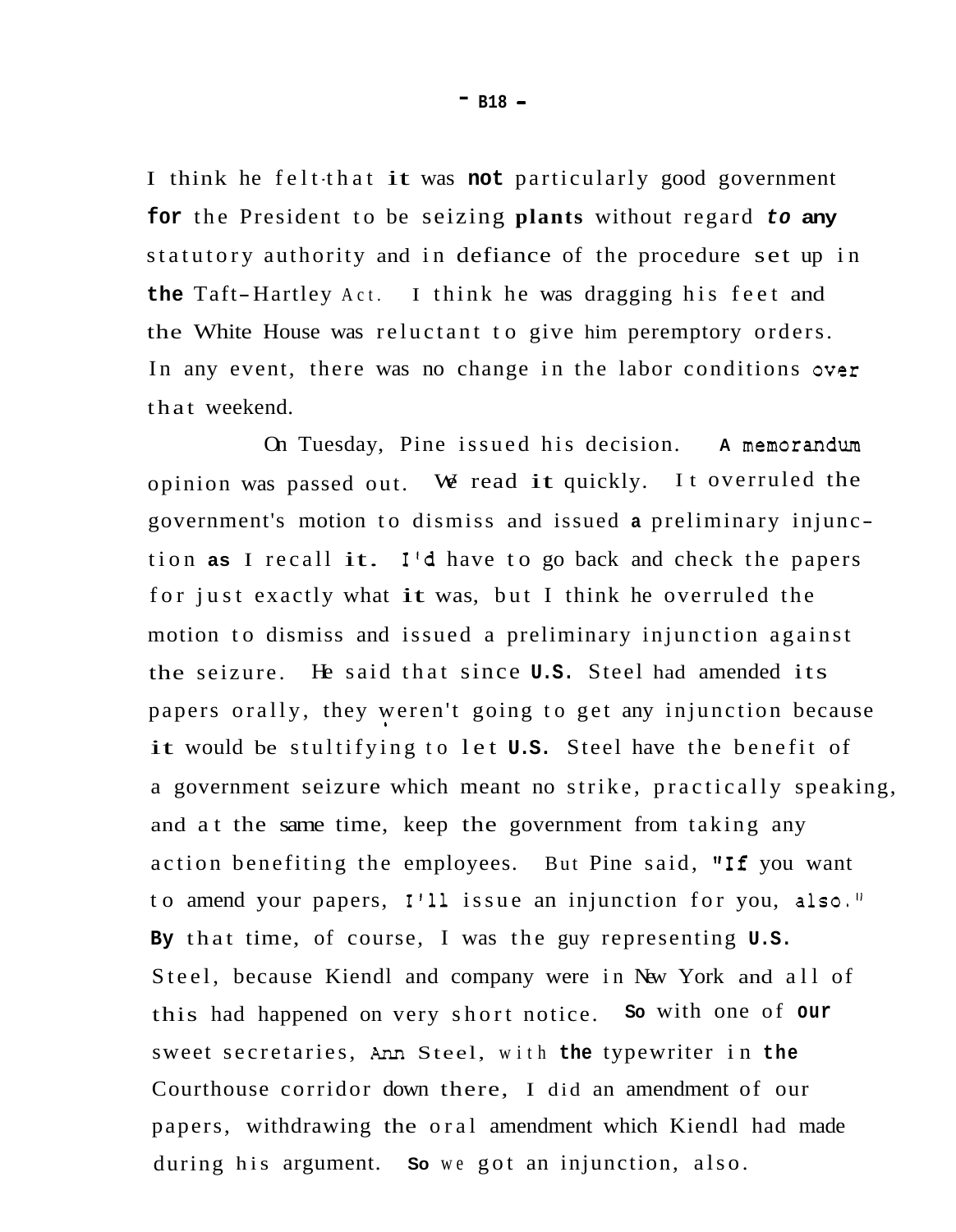$-$  B<sub>19</sub>  $-$ 

Then the government made its next blunder. They decided that they would *50* directly to **the** Supreme Court **and**  skip the Court of Appeals. That was a blunder of the first order. As you **know,** once the record is filed in the Court of Appeals, you can petition directly to the Supreme Court, if you want. They don't have to grant it, but they have the power to grant it. **So** on Wednesday morning, the government first asked Pine for a stay of **the** injunction pending their appeal to the Court of Appeals, and indicated that, as soon as they filed their appeal, they would petition for certiorari. Pine, of course, denied the stay. By that afternoon, we were in the Court of Appeals. Argument occurred that afternoon in the Court of Appeals on the government's motion for a stay pending a petition for certiorari. Of course, we had worked all night and had papers filed, as did the other steel companies, opposing a stay. In the argument that afternoon on the matter of **a** stay, the government was still overconfident. I have forgotten now whether the Solicitor General, *Mr.* Perlman, was present at that argument. I think he was. Yes, I think the argument that afternoon, the principal argument, was made by *Mr.* Baldridge of the Department of Justice, and I think Perlman made a reply argument after the argument by the steel company lawyers.

Things were happening so fast Mr. O'Brian couldn't possibly have kept up with it. **So** I was the guy. But we had had another strategy session of the lawyers on Tuesday night,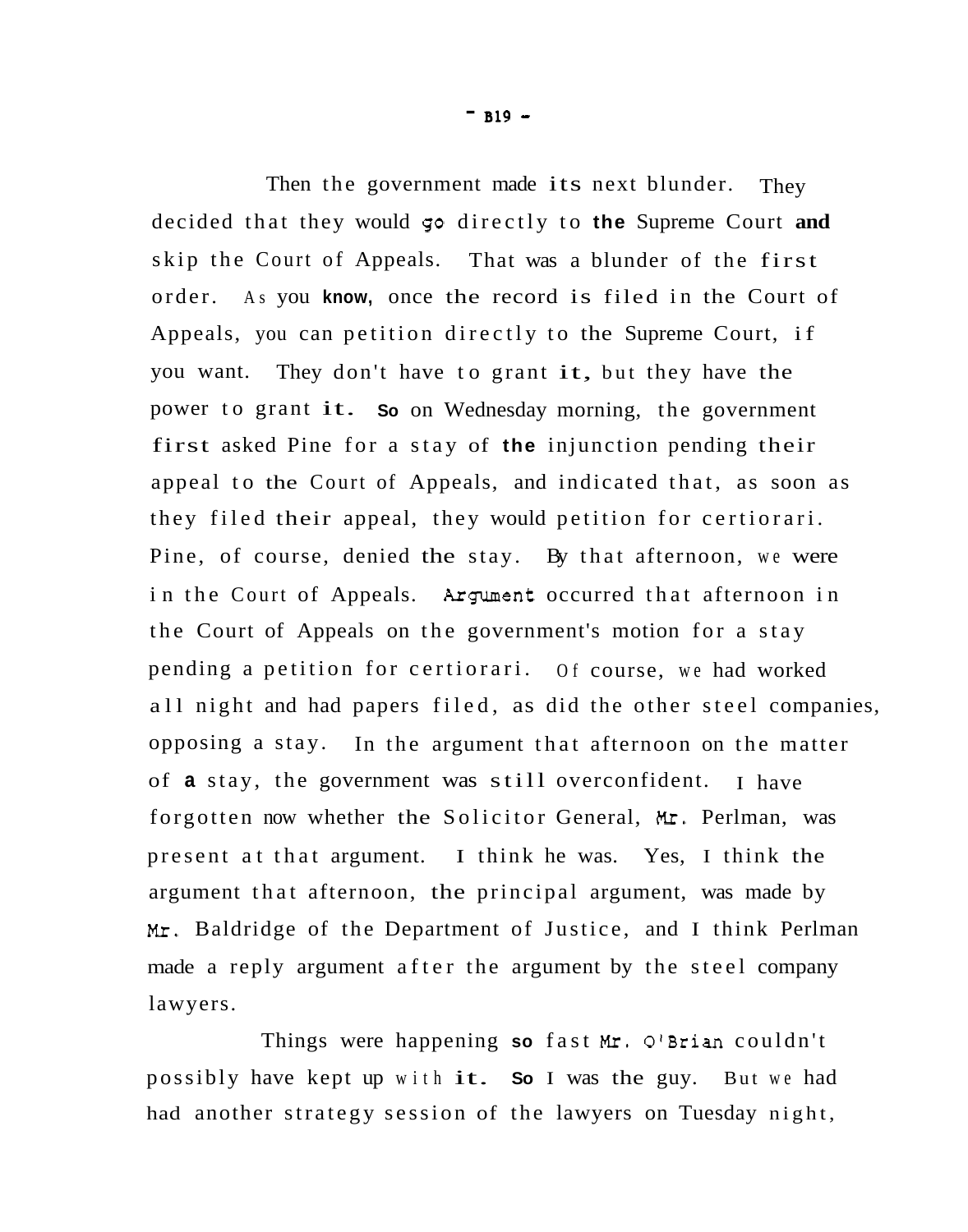knowing that this is what the government was going to do. First I should say that before Pine the only local lawyer who had been really involved significantly in the actual argument was John Wilson. There were all of these New York lawyers, and I think some lawyers from other cities. At the strategy session that Tuesday night when we were deciding how things were to be handled on Wednesday in the Court of Appeals, which we knew would be coming, I moved in very firmly and I just laid down the law to such New York lawyers as then were there, and Bruce Bromley was there, and, Cod bless him, he was great. I laid down the law and said, the guy who **is** to take the lead and make the principal argument in our Court of Appeals should be John Wilson. John Wilson is highly regarded; he is a local lawyer, and we don't want you foreigners in here screwing things up.

Everybody took that in good spirit and it was agreed that John Wilson would lead- off. I didn't mean that Bruce Bromley would not be involved. He was importantly involved in the argument in the Court of Appeals, and some of the other lawyers were, too. But John Wilson took the lead and the argument went pretty well. I participated in the argument only in some of the colloquy. I just **got** in the act **a** little bit on some of the questions and answers back and forth between the bench and the lawyers.

The argument went pretty well and it really looked good. Chief Judge Stevens, it seemed, was with us. Judge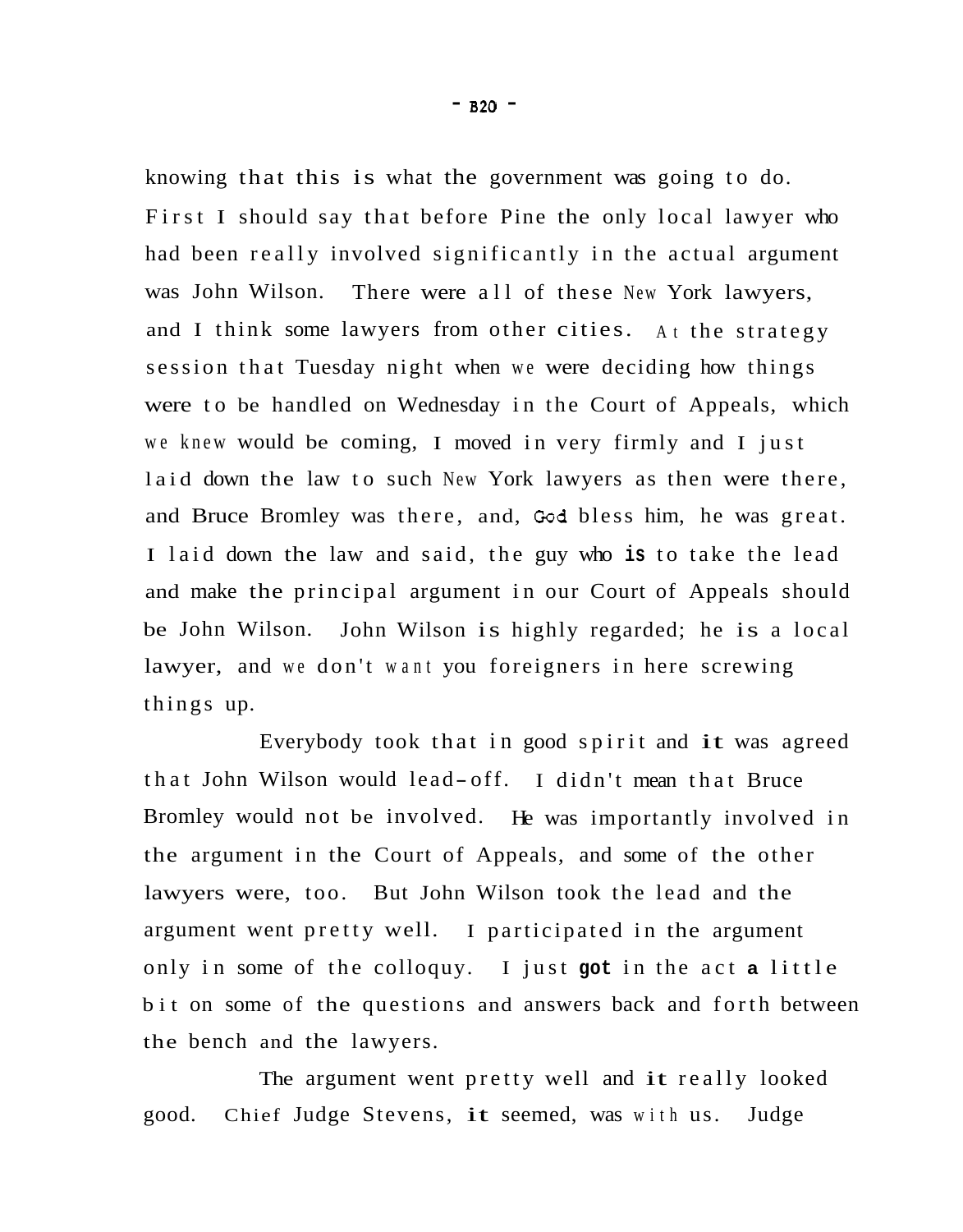Edgerton, everyone knew, would be against us. But it looked as though we were going to get a majority. What we were doing, **gf** course, was to argue against a stay; and the burden of the argument was if there were a stay, then immediately Sawyer would change labor conditions, the fat would be in the fire, and we would be irreparably injured and we couldn't possibly ever cure that injury.

The Court took the matter under advisement and was out for some little time. I think the argument went on until about **6:OO** and then, I think, the court came back around **7:00,**  or something of the sort. I have forgotten the exact times of day. that if there were a stay issued, it should be on condition that there be no change in the labor conditions. John Wilson made that point all the way through, but the burden of argument was against issuing **any** stay as had been agreed among all the lawyers. **1** may say, one of the lawyers then prominently involved in **the** argument was another highly respected local lawyer; that was Nubble Jones, of Hogan & Hartson. We were getting a local flavor in the Court of Appeals, except for Bruce Bromley. There was very little in the way of alien lawyers being involved. It was **John** Wilson and Nubble Jones, both of whom were very highly regarded; their prestige **much**  greater than mine. But while the Court was out, we had another strategy session, and it was agreed that, if the unthinkable happened and a stay were issued with no condition, I was to In the course of the argument, the point had been made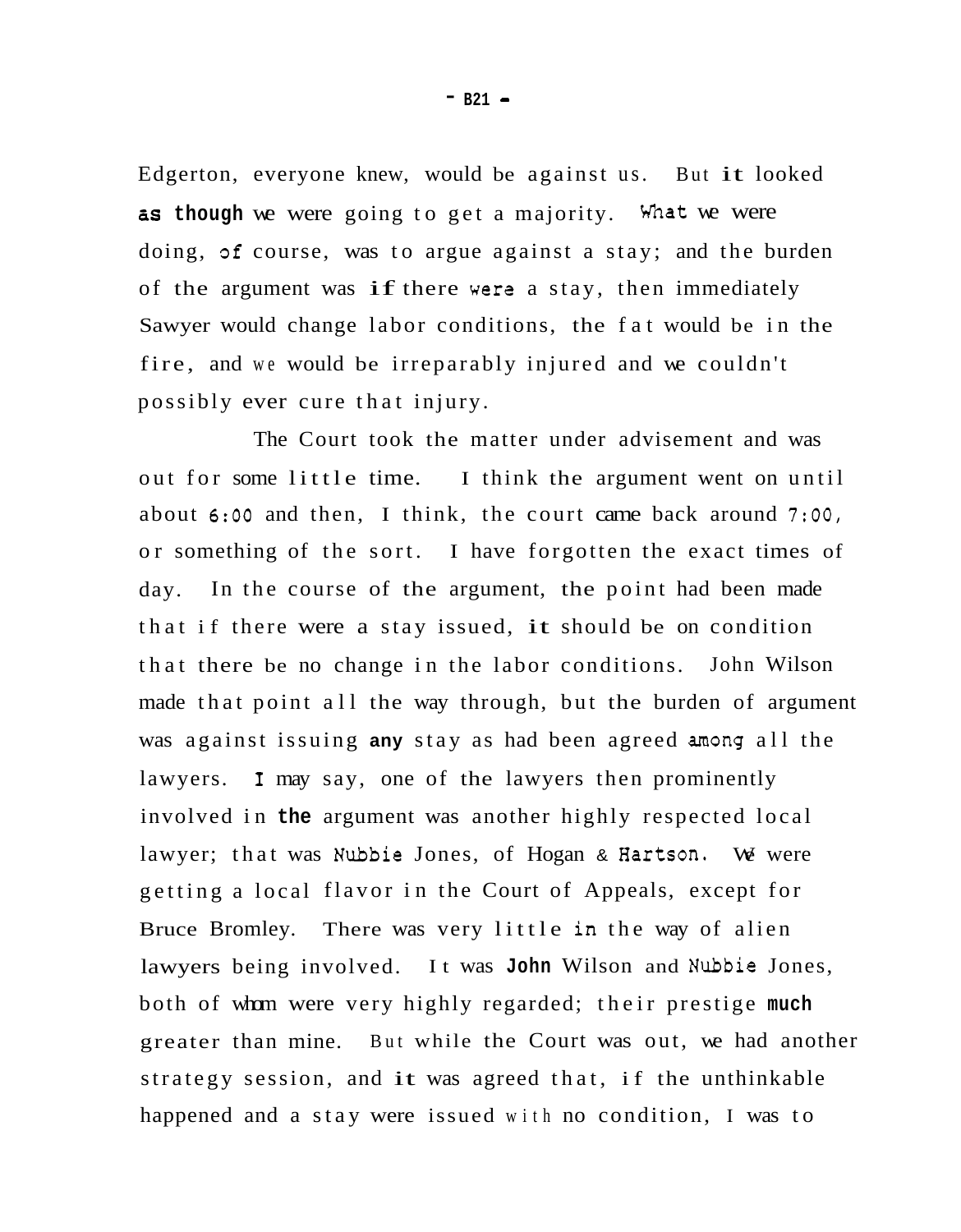speak **up** immediately **and press** hard **the** question of having **a**  condition attached to the stay.

The Court let it be known that **they** were ready to announce their decisicn, and **so** the Court came in, all nine of them. The lawyers were sitting at the desks in front of the Court. I think it was **7:OO** or **7:30** by this time. Very preemptorily Stevens said that Judge Edgerton would announce the decision of the Court since he, Stevens, was in the minority. **And** Judge Edgerton simply announced that a stay would issue, and right away Stevens adjourned the session. Of course, on adjournment, the lawyers stand. I will never forget. I was standing next to Nubbie Jones, and Nubbie Jones, out of the corner of his mouth, growled, *Why* don't you speak up?'' I was paralyzed. **All** I could do was sort of gurgle. It was stagefright; it was something; it was paralysis; and I didn't do what I was supposed to do. However, fortunately Stevens, the Chief Judge, didn't leave the bench immediately, as all the other judges did. The other judges literally ran out. It was as though someone had a *gun* at their heads. The decision had been **5** to **4** against **us.** We had lost Prettyman. Prettyman was the swing *guy.* Stevens didn't go quite **so** fast and in a moment I was able to recover from the paralysis. So then I began to say to Stevens, now, wait a minute, there **is** another point here which apparently the Court has not addressed, and that is the matter of attaching a condition to the stay. What about that? Stevens then sent for Judge Edgerton and Judge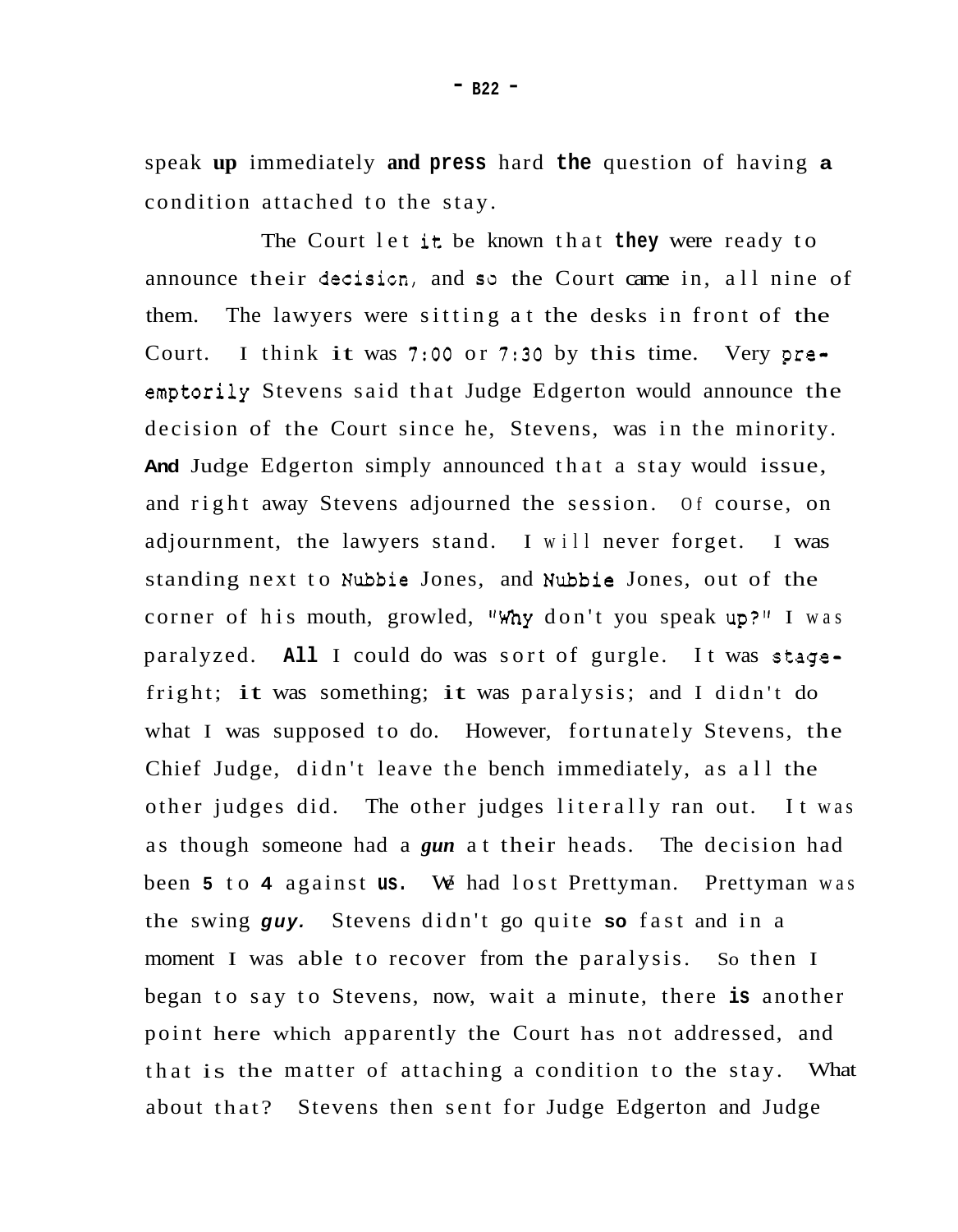Edgerton came **back,** and here were Stevens and Edgerton on the bench and all the lawyers.

Then we had quite a little discussion. I was saying, then in effect, damn it, we had asked that, if there were **<sup>a</sup>** stay, there be a condition, and the Court hadn't addressed that. question. They said nothing about it in Edgerton's announcement from the bench. It was quite obvious they had forgotten all about it in their in camera discussions. They just ignored It was apparent that the Court had not addressed that it. There was considerable discussion. Perlman, of course, was eager to get away, he was all ready to run right out of the courtroom, because if you win, you don't hang around. But he couldn't quite get away.

The net of it was that Stevens finally said, with Edgerton agreeing, that, if we wanted to, we could, at **9:00** in the morning or **9:30,** I have forgotten, file an application for a condition to be attached to the stay. **So** off we went and worked all night on the papers **for** a condition to the stay. By that time we at **C&B** were really in the saddle; you couldn't fool around with other lawyers. There wasn't time. **So** it was Temko, Warnke, and Westwood working right through the night on **an** application for a condition to be attached to the stay. We filed the papers then by **9:30** in the morning.

The Court, however, did not convene at **9:30.** I don't think they came in until about **10:30.** Obviously they had been studying the papers that were filed. I have forgotten

- **B23** -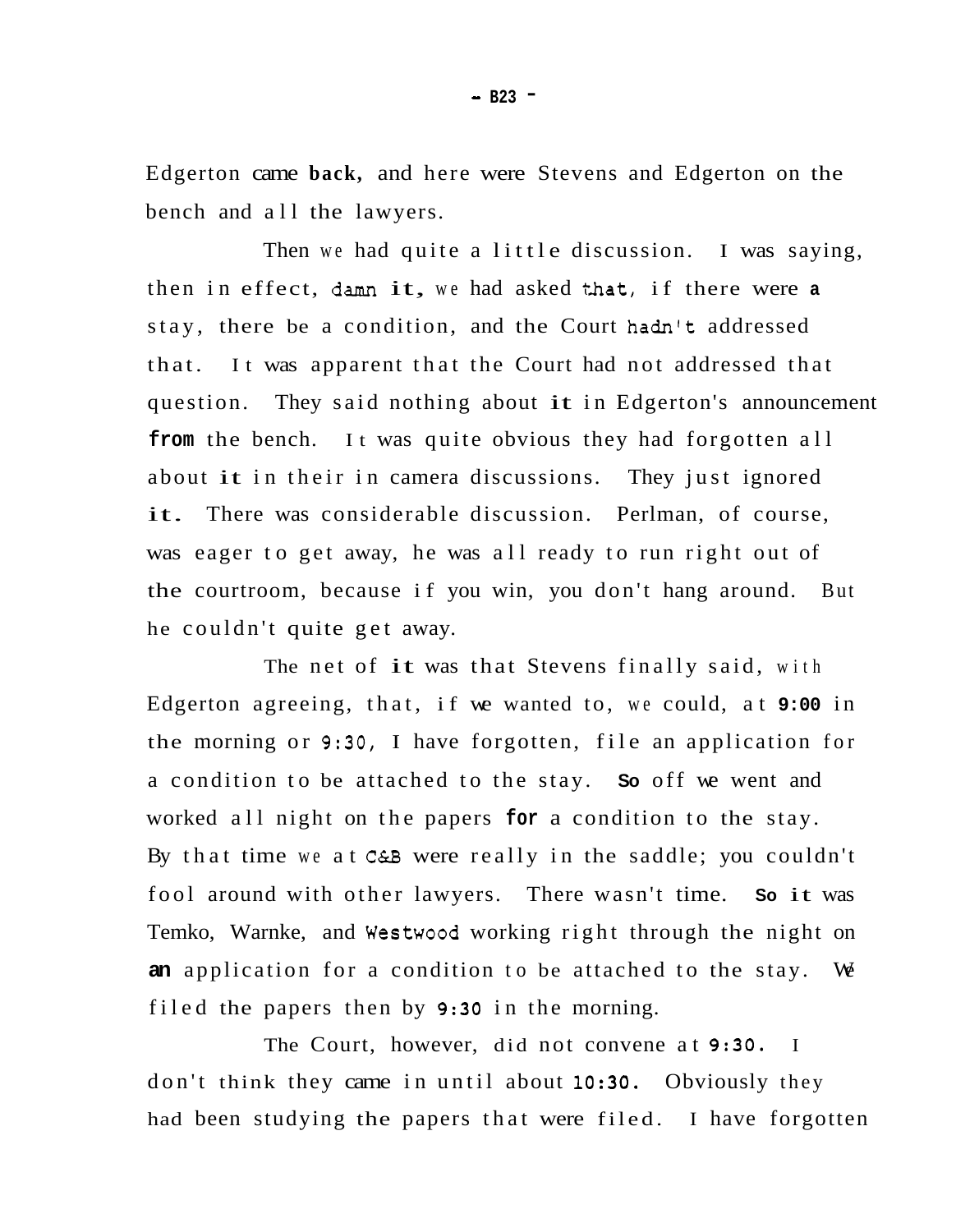whether the government filed papers in opposition. They **may**  have, because they were working hard, too. The court came in and the session began at 10:30. We had a full scala argument on the condition **for** a stay. By this time I was taking the lead in the argument, because I was the only one, obviously, thoroughly prepared on this thing. In the course of that argument Prettyman pressed Perlman **for an** agreement that there would be no change in the **labor** conditions until the Supreme Court had an opportunity to really pass on the question. Perlman resisted. this point we will get Prettyman and it will be *5* to **4** in our favor. That led us to think that, by golly, on

**Of** course, in the beginning all that we had wanted was to prevent a change in labor conditions, the position that Kiendl initially had taken. **So** if we could get that, hell, we would have won the case. And we were pretty confident; the argument on this matter of **a** condition went pretty well. Finally, right at the tail end, Perlman grudgingly agreed that there would be no change in labor conditions until his petition for certiorari **was** filed. The court's stay had been-issued on condition that **a** petition for certiorari be filed by Friday, which by then was **the** next day. But Perlman's agreement neant that he could file a petition **for** cert. the next **morning at 9:00** and change **labor** conditions at **9:30, so** we were **still**  mighty scared. **We** didn't feel that met Prettyman's point, and it didn't. **So** we still felt pretty confident when **the** Court,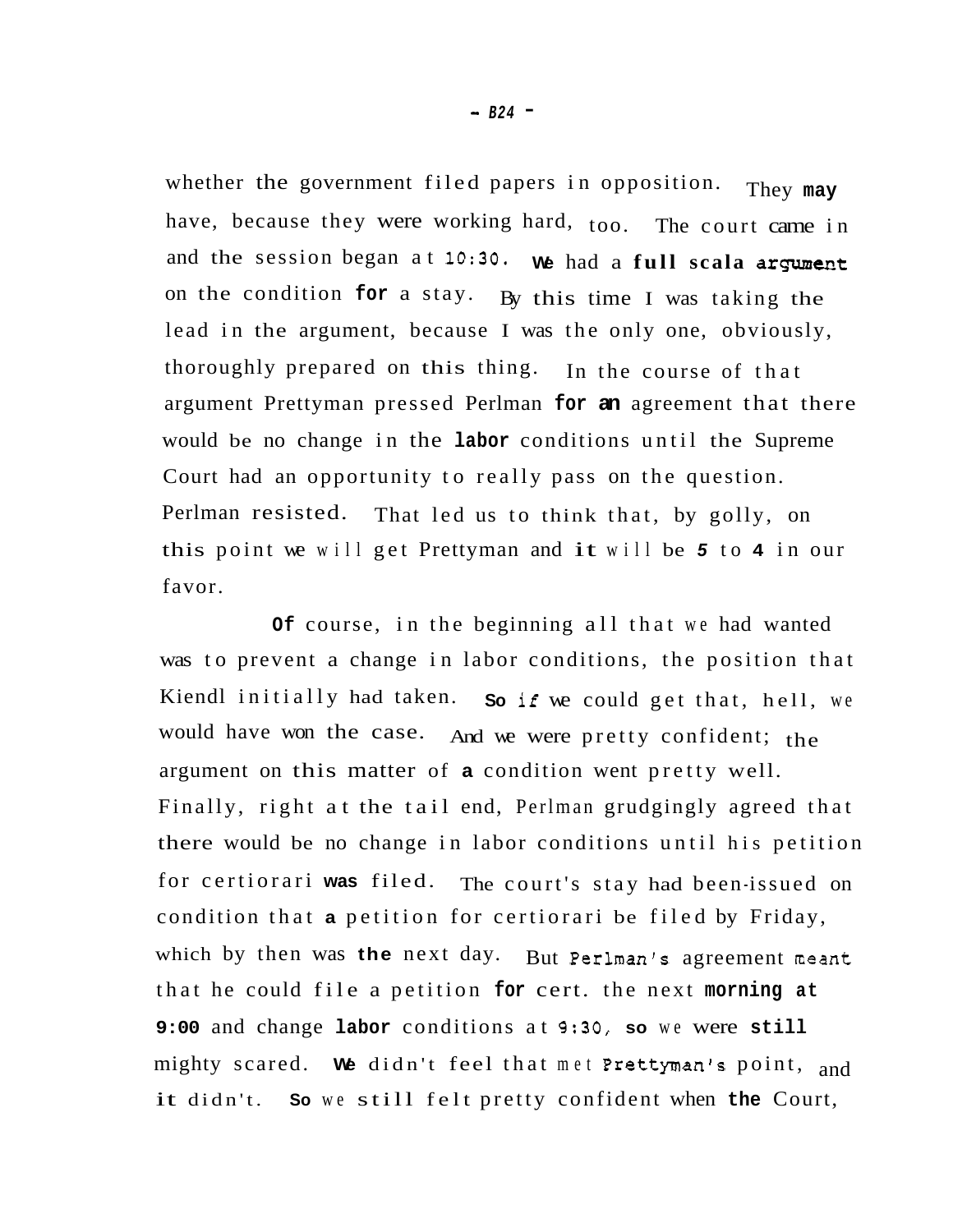at the end of that argument, took the matter under advisement. We figured we would get Prettyman. However, the Court came back in due course, **5** to **4** against us on the matter of attaching the condition we requested.

**So** we had another night's work. We had decided the steel companies would get on file immediately their petitions for certiorari, and we figured we would beat the government to it even though we were the prevailing party in the District Court. We could, of course, petition the Supreme Court for certiorari. **So** we worked like the devil. I don't remember whether there was just a single set of papers filed on the petition for cert. just for **U.S.** Steel, and other companies filed their own, or whether several companies joined in *the*  single paper. I would have to go back and **look** at the files on that.

Anyway first thing Friday morning our petition for certiorari was filed. The government was surprised. They never dreamed we would do that. The reason we did that **was** to dramatize our interest, and we wanted to get this matter of **<sup>a</sup>** condition before the Supreme Court in a hurry **so** that the Justices would begin thinking about this point, which was the key point as far as we were concerned. Very strongly emphasized in our papers was the need for the attachment of some kind of a condition that would prevent a change in **labor** conditions until the Supreme Court had time to review Pine's decision.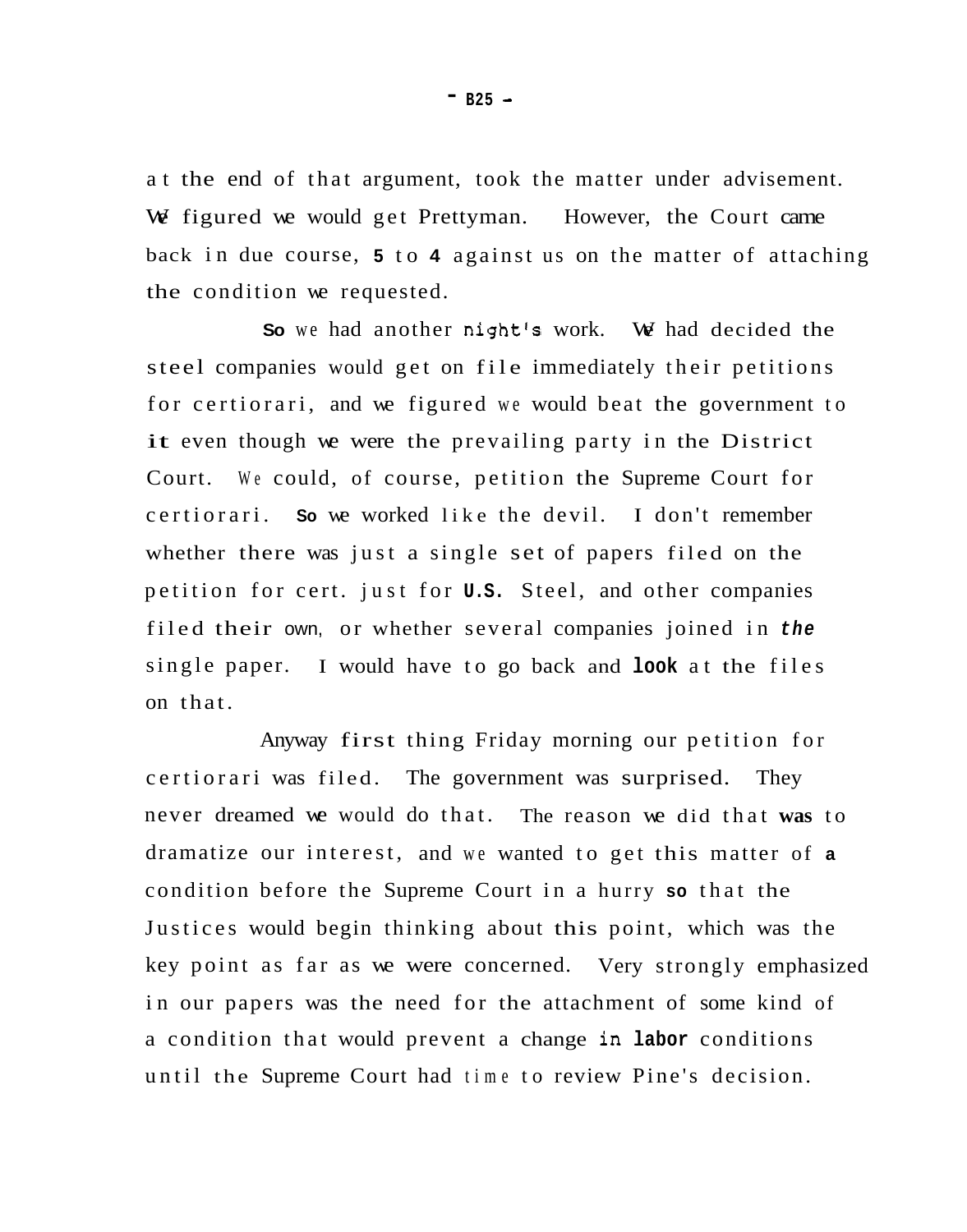The rules of the Supreme Court at that time, incidentally, provided that if both parties petitioned for cert. the plaintiff in the lower court would have the opening argument. I mention that as kind of amusing, because Perlman was very much upset about that. Ultimately, when cert. was granted he wrote to the Chief Justice urging that the real moving party was the government. We were defending the action below, he said, and the government ought to have the opening and closing. But the Court's rules were clear. Actually, there had been another case in the fairly recent past where the situation had been reversed, where the government had won below, had been a petitioner, and it had had the lead-off argument. That case was referred to by the Chief Justice in refusing Perlman's request. The rule in the Supreme Court, by the way, since then has been changed.

In any event, our petition for cert. was filed. The government's petition for cert. was filed quite a bit later. On Friday we again worked all night on a reply to the government's petition and had **our** reply on file first thing Saturday morning. In those days, the Court heard argument on Friday and had conference on Saturday.

When Pine issued the injunction, the labor union called a strike. The injunction, of course, was **an** injunction against the seizure itself. When the Court of Appeals issued its stay, the labor union called off the strike. Someone approached them; I don't know who; the White House, somebody;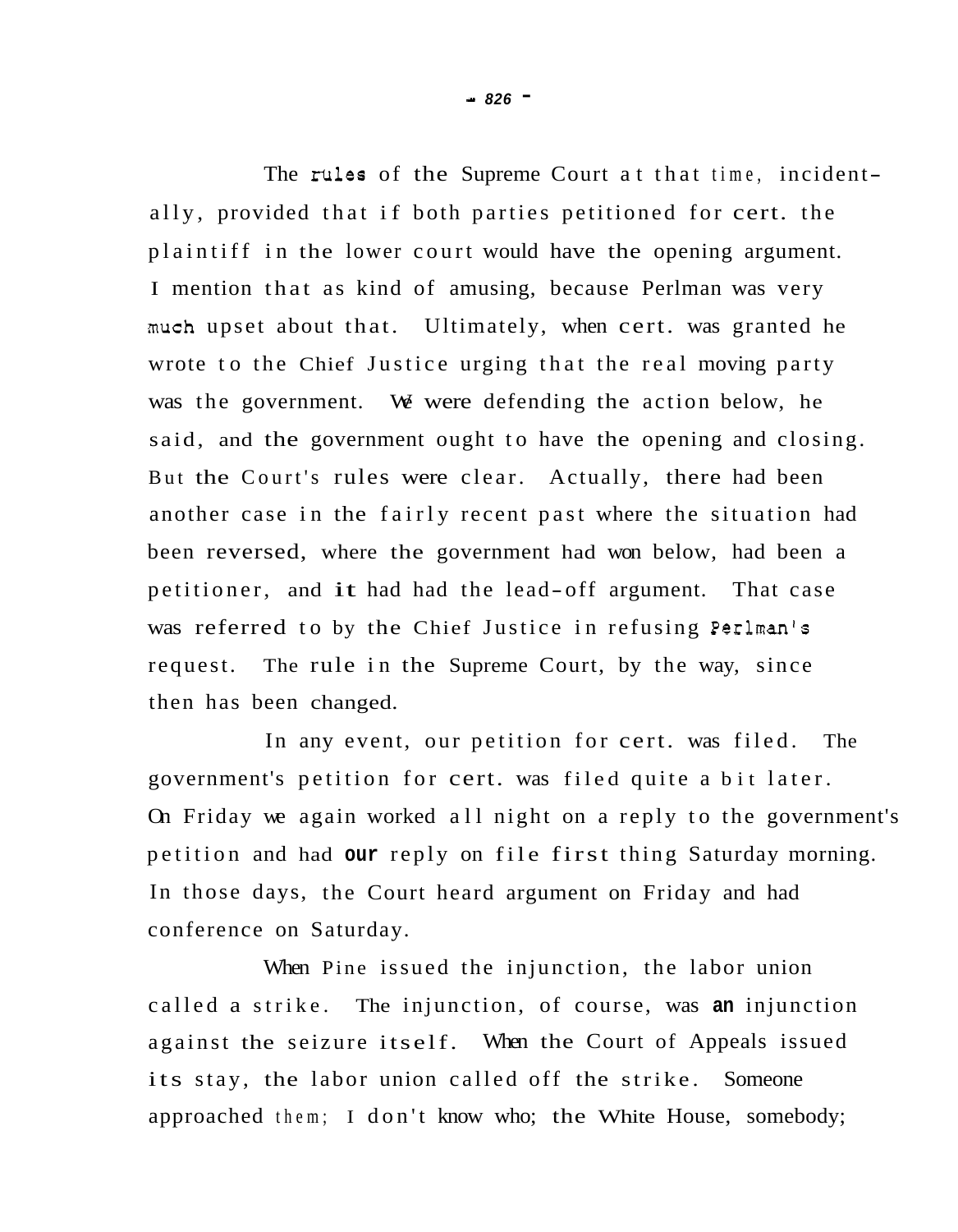they called off the strike. Then on Saturday the White House called together the steel companies management and the labor union and really put the heat on them to try to come to **an**  agreement on labor conditions. It looked as though an agreement was just about to be made. Truman was really putting the heat on them. But that afternoon, the Supreme Court announced its decision to grant cert. and issued **an** order that there should be no change in labor conditions pending its review. Immediately, negotiations at the white House came to **an** end, because all of **a** sudden the steel companies proved not to be willing to resolve the matter by agreement.

The Supreme Court specified that the case would be argued a week from the following Monday. This was Saturday. That meant that the case had to be briefed, the record had to be filed, everything, in real short order. It had been agreed that in the Supreme Court John **W.** Davis would argue on behalf of all the steel companies, except that Charles Tuttle (who was the father of my first wife) insisted on participating in the argument, also. I have forgotten now which steel company he represented. **And** Tuttle separately briefed the case. I don't now remember whether the brief on behalf of **U.S.** Steel was joined in by the other companies or not. I'm sorry my memory is **so** vague. But certainly **U.S.** Steel's brief was to be the most important one, particularly since *Mr.* Davis was to have the principal argument. The question was how to get all this done. The record had to be printed, and briefs had to be prepared and printed, all **this** in a week.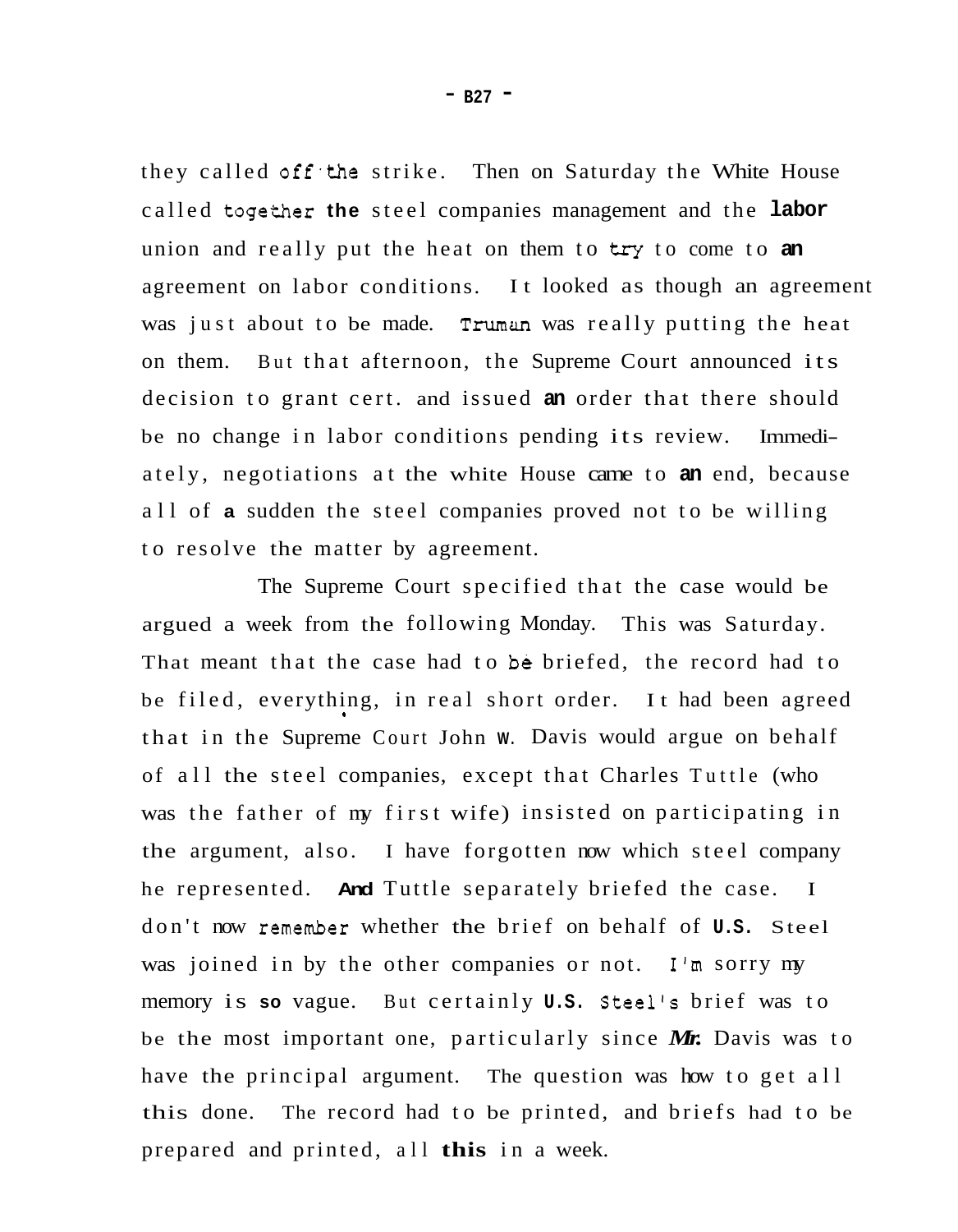Obvicusly, we had tc be involved, although the Davis Polk people had done a iot of work. We had been very close to this thing. The net of it was that I, with Stan Temko and Paul Warnke, went to New Xork right away to work with Mr. Davis and with one of the other partners in Davis Polk, 2orter Chandler, a very, very able *guy.* We just moved up to the Davis Polk **shop** in New York to work with Mr. Davis and to prepare the brief with Porter Chandler. Chuck Barber, in the meantime, would stay down here. He was **an** enormous help in all the mechanics, because all kinds of mechanics had to be worked out during that week.

That was, for me, a very interesting experience. I regarded *Mr.* Davis as the minion of the capitalist class. He had been the presidential nominee of the Democratic Party in **1924** after the famous Madison Square Convention, which was the longest convention in all history. The great struggle that . had occurred between McAdoo and **A1** Smith at that Convention was finally terminated with the nomination of **John W.** Davis as a dark horse. Davis had been a lawyer at that time in West Virginia. His nomination had meant the triumph of the conservative forces in the Democratic Party and, in my view in later years, the nomination of Mr. Davis had represented the ascendency in our society of the forces of reaction. Here the Democrats had nominated Davis, Republicans had nominated Coolidge, and it had been left to insurgents to form the Progressive Party, the nominees of which were, for President, Bob LaFollette and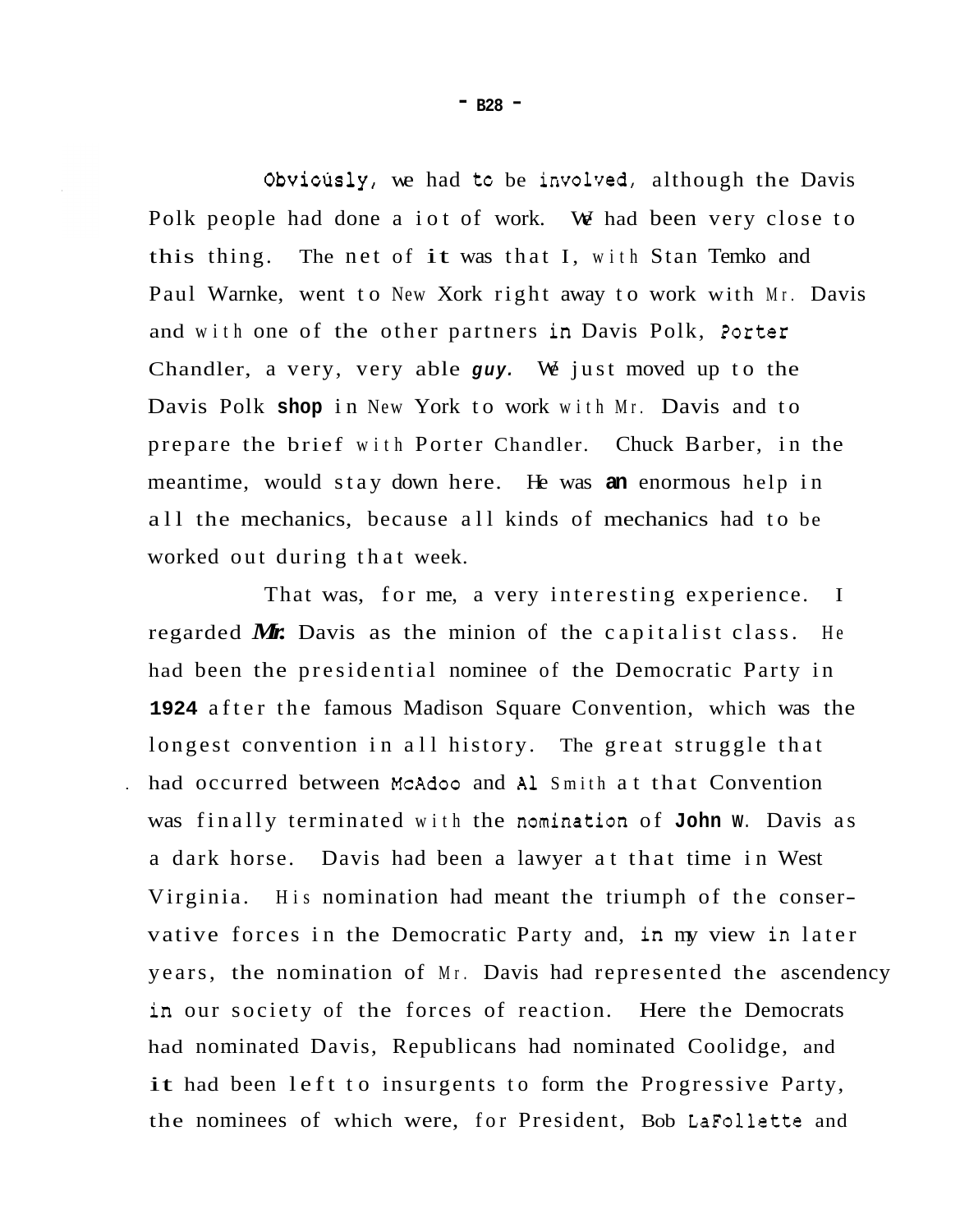for Vice President, Burt Wheeler. **Up** to that week in New York I had thought of Mr. Davis as kind of a stuffed animal, simply the puppet of the capitalist class.

I came to have a very different feeling about *Mr.* Davis during that week. He was absolutely magnificent. He was quite **old** by that time. We, Stan Temko and Paul Warnke and I, would work like the devil there in the Davis Polk library. Their library wasn't as good as ours, but we worked like the devil in their library. And each day, and maybe more than once each day, we would meet with *Mr.* Davis to talk out how best to frame the arguments, and **so** on. Davis couldn't have been more magnificent. Here were the three of us from Covington who were relatively kids, but he treated us as equals. His entire manner and approach were absolutely magnificent. It was, for me, a very stimulating experience, and I may say, a very enlightening experience, to find that the person I had regarded as the minion of the capitalist class was really quite a guy. This was a great experience for me, and I came to have enormous admiration for the man, which was confirmed later when I heard him argue this case in the Supreme Court.

Somehow or another, we got it all done, and the brief was filed, and the case was argued on the following Monday. **As** you **know,** the case was decided on the second of June, which was exactly one month after the petitions for cert. had been filed, and was less than eight weeks after the litigation began. The case was decided by the Supreme Court

- **B29** -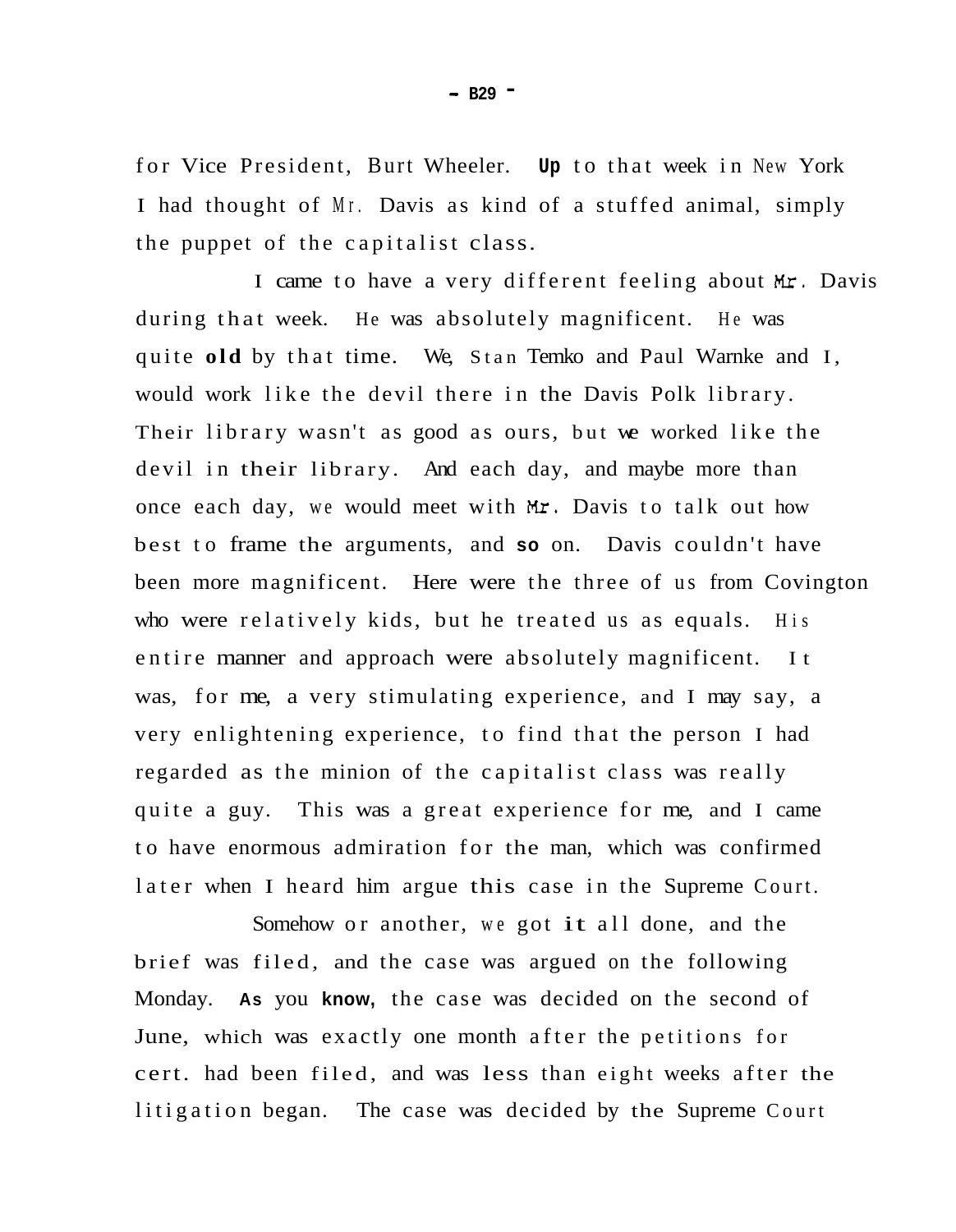in favor of the steel companies, holding that - well, it is not quite clear what the holding was. Every Justice wrote **an**  opinion. There was not a real agreement in the reasoning; I don't know what the case stands for as a precedent today. Although even scholars tend to cite the case in support of the' broad proposition that the Commander-in-Chief has no inherent power of the sort asserted, I **am** not sure that that was what was decided by the majority of the Justices. It may be that most of them decided simply that, in view of the Taft-Hartley **Act,** such inherent power as the Chief Executive had had been superseded.

A couple of years ago there was a superb book on the Steel Case that was written by a gal named Marcus, I think the name was. I did a review of that'book, which is in the University of Chicago Law Review, in which I brought out quite a number of things which I have just touched on here today, and also corrected two or three omissions or mistakes in that book. But **a** couple of things were brought out in that book that I did not know about, because **Mrs.** Marcus had access to a lot of papers such as diaries of Justices and judges, and so on. **As** I remember that book it indicated that when certiorari **was** granted **Mr.** Justice Burton, in his diary, said that he thought that what should have been done by Pine **was** not to decide the matter on the merits but to do exactly what Kiendl had asked, and that **is,** simply issue a preliminary injunction against change in labor conditions. **A** very interesting obser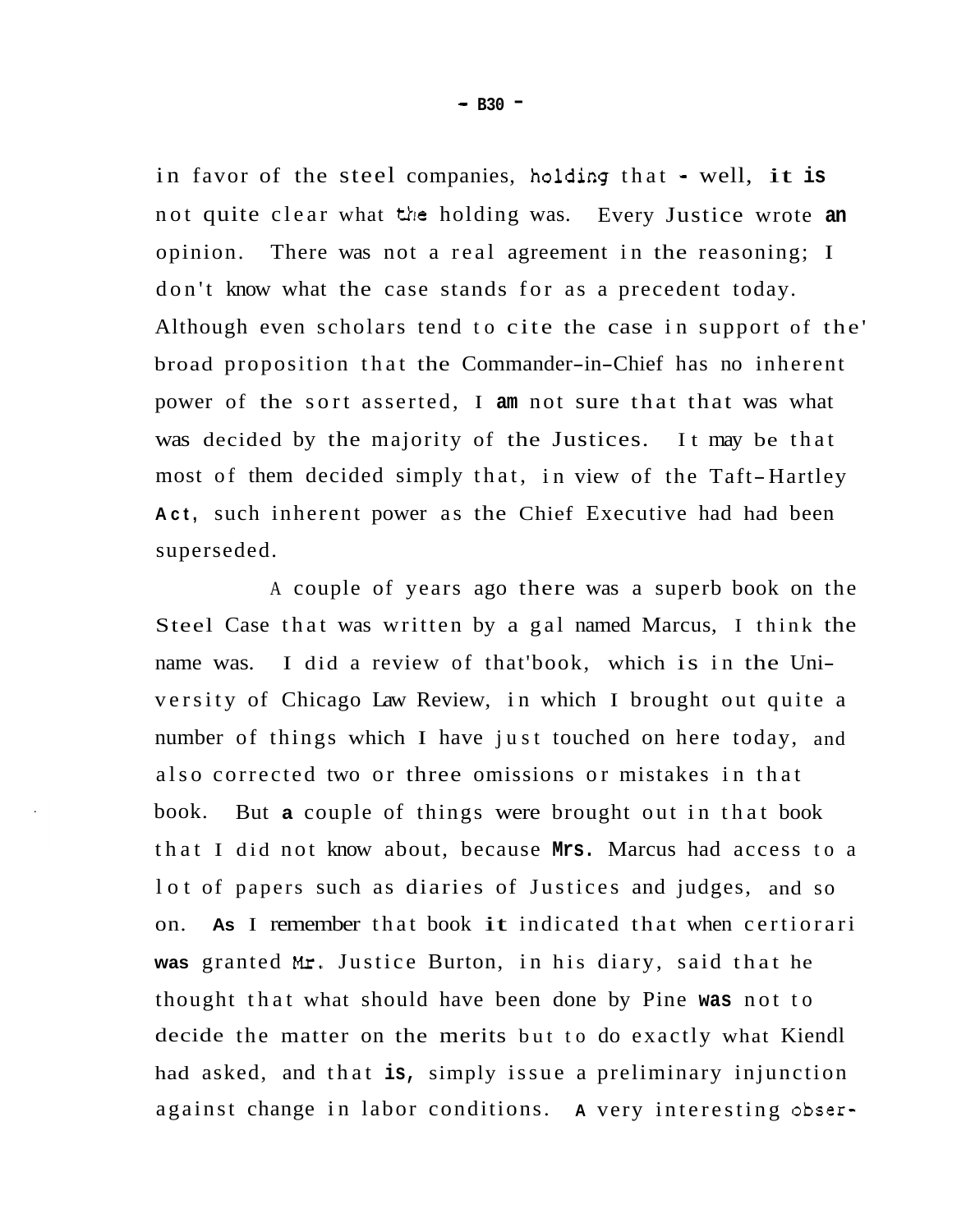vation, I don't'think that there is **any** question but that, as a legal matter, our instincts at the beginning had been right. But, as a matter of human psychology with Pine, we were wrong. In **any** event Burton's reaction when this whole matter came before the Supreme Court is a confirmation of our original decision, and in **a** way of Kiendl's stubbornly adhering to that position.

The government made a fatal mistake in seeking cert. immediately, rather than going to the Court of Appeals. **Look**  at what happened. The Court of Appeals refused the condition. I have very little doubt but that our Court of Appeals at that time would have decided that the President had inherent power to do what he did, and in any event, they would not have decided that **for** some time. They'wouldn't have done what the Supreme Court did. It would have been expedited, no doubt, but **1'11** bet they would have **sat** on that case. Two, three, four months would have gone **by** before they finally disposed of it. In the meantime, with the government having changed the **labor** conditions, it **is** my judgment that the steel companies would have had to give way; they weren't going to sit around forever and let the government run the plants. They would have had to come to terms, and I don't think the case would have ever reached the Supreme Court. The case would have become mooted, I think, in the end.

Mr. Baldridge, who was the lawyer for the Department of Justice and running the show for the government until they

- **B31** -